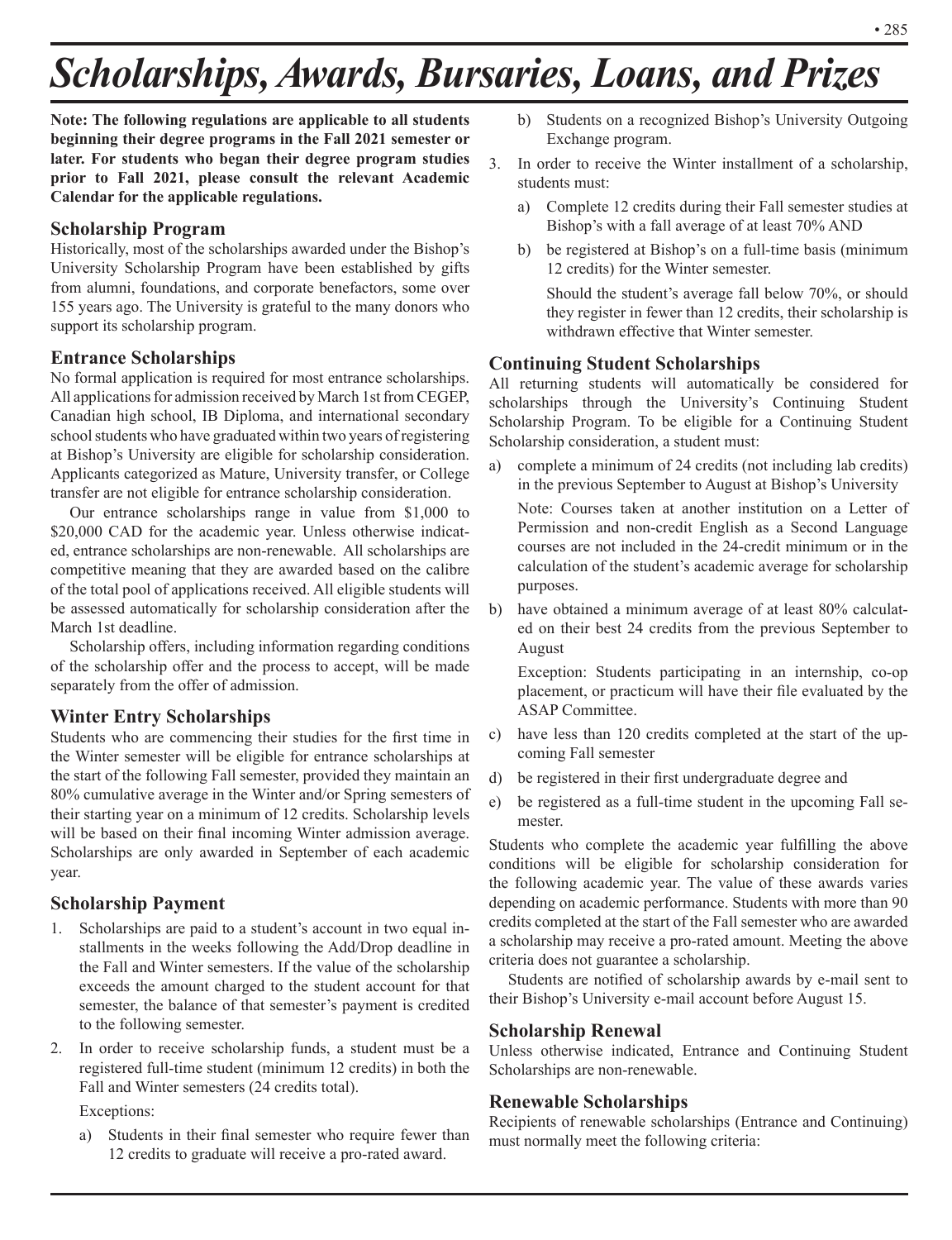- a) Complete a minimum of 24 credits at Bishop's University in the previous academic year (September to August). Courses taken at another institution on a Letter of Permission and non-credit English as a Second Language courses are not included in the 24-credit minimum.
- b) Have less than 97 credits completed at the start of the Fall semester of when the renewed scholarship is to be received.
- c) Have a minimum average of 80% calculated on their best 24 credits completed in the previous academic year (September to August). Students on a recognized outgoing Exchange will have their scholarship renewal average calculated on an individual basis.
- d) For certain renewable scholarships, students may need to meet different minimum average requirements or criteria to have their scholarship renewed. These criteria will be outlined, via email, in an official notification issued to the student once the scholarship has been allocated and awarded.

### **Awarding of Scholarships**

Bishop's scholarship program is competitive meaning that each year students are automatically considered based on their GPA from the previous year. Receiving an entrance or continuing student scholarship in the previous year does not guarantee a scholarship for future semesters.

Offers for merit based funds are sent out in mid summer. The offer outlines the minimum requirements to receive the funds for both Fall and Winter semesters.

For questions related to scholarships, please contact the University Bursar at studentaccounts@ubishops.ca.

# **Scholarships**

**Bishop's offers several scholarships that have been established over time by generous alumni and friends of the University. Additional scholarships funded on a sporadic basis may also be available. To find out more about them, please visit:** 

*http://www.ubishops.ca/future-current-students/money-matters/ scholarships-awards-bursaries/.*

### **A.W. PRESTON MEMORIAL SCHOLARSHIP IN HUMANITIES**

(Endowed by alumni and friends in honour of Dr. Anthony W. Preston, who taught Classics from 1930-1964, was appointed Vice-Principal in 1964, and became Principal and Vice-Chancellor in 1969.)

Awarded to a returning student in Classics; Philosophy; Religion, Society and Culture; or Liberal Arts with a high academic average. Selected by the Chairs of the four departments.

### **ALAN AND DOROTHY WILLIAMS SCHOLARSHIP IN BUSINESS**

(Endowed in 1990 by David Williams '63 in memory of his parents.) Awarded to a top student in the Williams School of Business.

### **ALUMNI JUBILEE SCHOLARSHIP**

(Endowed by Bishop's Alumni who graduated more than 50 years ago.) Preference given to relatives of Bishop's graduates.

### **AMERICAN BILTRITE (CANADA) LTD. SCHOLARSHIP**

(Endowed in 1998 through the Partners in Learning campaign.) Awarded to students whose permanent residence has been in the Eastern Townships.

### **ARCHDEACON R.H. COLE SCHOLARSHIP**

(Endowed in 1981 through a bequest in the Will of the Venerable R.H. Cole.)

### **BANQUE NATIONALE BUSINESS SCHOLARSHIP**

(Endowed through contributions to the Partners in Learning campaign, 1998-2003, and the Leading the Way campaign, 2012–2018.)

Awarded to Canadian students of high academic standing in the Marketing and Entrepreneurship concentration.

### **BMO FINANCIAL GROUP SCHOLARSHIP**

(Endowed through contributions to the Partners in Learning campaign, 1998-2003, and the Leading the Way campaign, 2012–2018.) Awarded to Canadian students of high academic standing in the Williams School of Business.

### **BOROUGH OF LENNOXVILLE SCHOLARSHIP**

(Endowed through the Partners in Learning campaign, 1998–2003.) Awarded to a long-time resident of Lennoxville with high academic standing. Preference to an entering student. Possibility of renewal.

### **BOURSE CONSTRUCTION GÉRATEK**

(Endowed through the Partners in Learning campaign, 1998-2003.) Awarded to a student from the Eastern Townships.

### **BOURSE D'EXCELLENCE CIMA+**

(Endowed in 2021 by CIMA+) Awarded to a full-time student who demonstrates academic excellence.

### **CANADIAN NATIONAL (CN) SCHOLARSHIP**

(Endowed through the Partners in Learning campaign, 1998–2003.)

### **CHANCELLOR'S EXCELLENCE SCHOLARSHIP**

(Endowed in 2018 by an anonymous donor to attract outstanding students to Bishop's University.)

The Chancellor's Excellence Scholarships, valued at \$10,000 per year (and renewable for up to three additional years), are intended to recognize and reward students with outstanding academic records and who personify Bishop's fundamental values — sound learning, good citizenship, community, discovery, excellence, and sustainability. Recipients will be selected by a committee, chaired by the Principal. Available to Canadian citizens and permanent residents who present a minimum cumulative admissions average of 90% in their Grade 11 year or a cumulative 33 CEGEP R-Score. Application form and details are available at ubishops.ca.

### **CHEVALIER MEMORIAL SCHOLARSHIP**

(Endowed in 2011 through a bequest in the Will of Louise Chevalier '53, DCL '90.)

Preference given to a Sociology student.

### **CHIEF JUSTICE BOWEN SCHOLARSHIP**

(Endowed in honour of The Hon. Edward Bowen, the University's Chancellor from 1856-58.)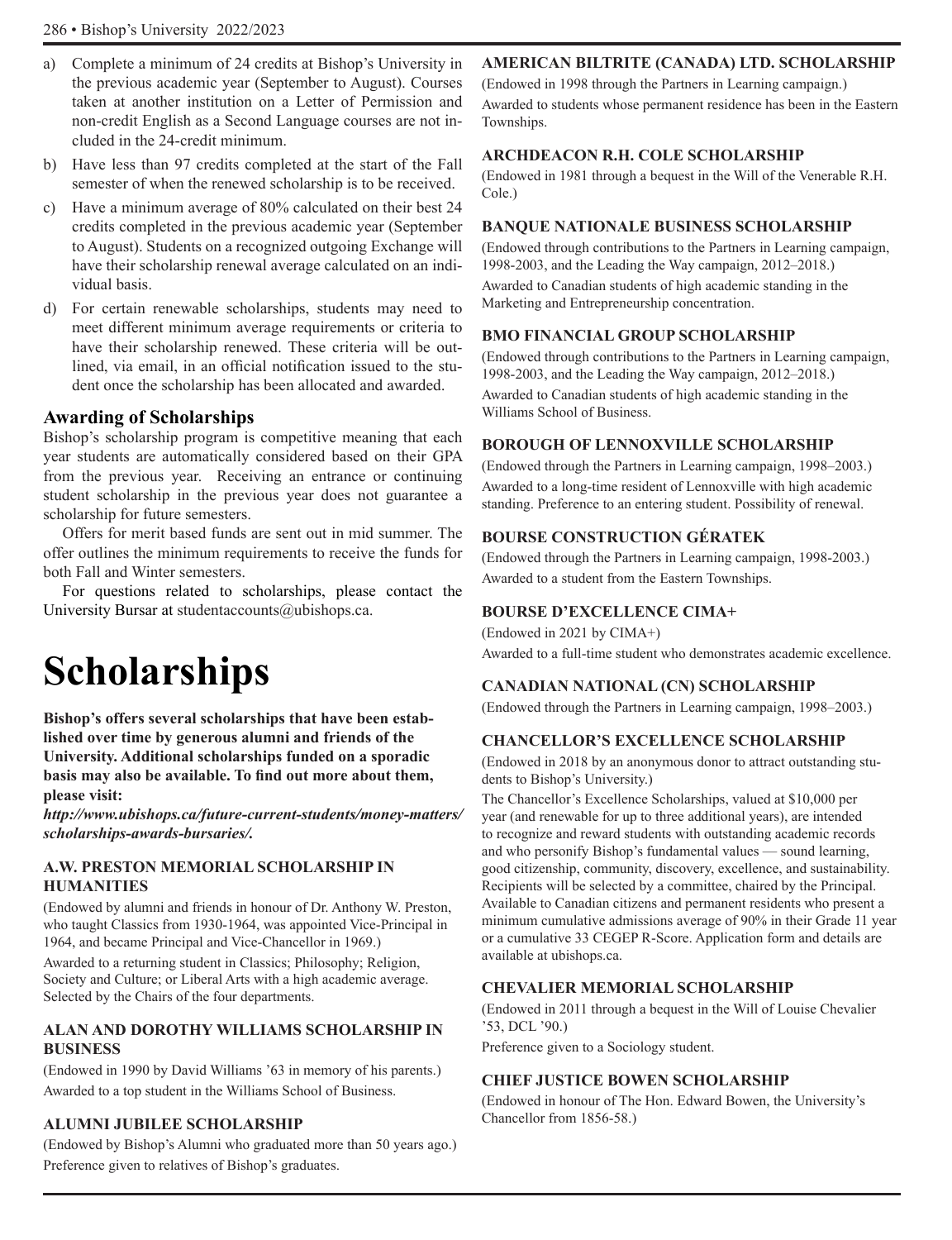### **CHIEF JUSTICE GREENSHIELDS MEMORIAL SCHOLARSHIP**

(Endowed through a bequest in the Will of Chief Justice Greenshields DCL '31, Chancellor 1932-42.)

### **CLARK-KENNEDY SCHOLARSHIP**

(Endowed in 1959 by Mrs. Clark-Kennedy.)

### **CLASSES OF '59, '60 & '61 SCHOLARSHIP**

(Endowed in 2000 by the Classes of '59, '60 & '61 in honour of their professors and classmates and to celebrate their 40th anniversary.)

### **COMPASS GROUP CANADA SCHOLARSHIP**

(Endowed through the Partners in Learning campaign, 1998–2003.)

### **CONSTRUCTION LONGER SCHOLARSHIP**

(Endowed in 1998 through the Partners in Learning campaign, 1998- 2003.)

Awarded to a student from the Eastern Townships.

### **COSTCO SCHOLARSHIP**

(Endowed in 2015 by Ross A. Hunt '81 and Costco Wholesale Canada Ltd.)

Awarded to a full-time student who is a resident of Sherbrooke, has an interest in studying Business, and demonstrates financial need. The award is renewable for up to three years provided the recipient maintains a minimum 70% average.

Multiple scholarships awarded to students with high academic standing, with a preference for those enrolled in Business or Economics.

### **DAVIES CHARITABLE FOUNDATION SCHOLARSHIP**

(Endowed in 1996 by the Davies Charitable Foundation in Kingston, ON.)

Awarded with a preference to students from the Kingston/Belleville/ Brockville area.

### **DENNIS WOOD SCHOLARSHIP**

(Endowed through the Partners in Learning campaign, 1998-2003.) Awarded to a student from Quebec with high academic standing.

### **DONALD MONTGOMERY SCHOLARSHIP**

(Endowed in 2002 by Don Montgomery '75.) Awarded to a long-time resident of Lennoxville, Quebec.

### **DOUGLAS CARMICHAEL MEMORIAL SCHOLARSHIP**

(Endowed in 1942 by his parents in memory of Douglas Carmichael '38, who was killed in active service during WWII.)

### **DR. E.E. BOOTHROYD SCHOLARSHIP**

(Endowed in memory of Dr. Boothroyd, who taught English and History at Bishop's from 1904 to 1944.)

Awarded to a student of History or English with high academic standing.

### **DR. SIDNEY MEDINE SCHOLARSHIP**

(Endowed through a bequest in the Will of Sidney Medine '35.) Multiple scholarships awarded to Canadian citizens who demonstrate academic excellence.

### **E.A. PRINCE MEMORIAL SCHOLARSHIP IN POLITICAL SCIENCE**

(Endowed by former students, colleagues and friends of Professor E.A. Prince, a member of the Bishop's Political Studies Department from 1967-1981.)

Awarded to a returning Political Studies student of high academic standing who, in the opinion of the Department, has made a significant contribution to the life of the University.

### **E.W. JOHN TURCKE SCHOLARSHIP**

(Endowed by his family in memory of John Turcke. Three of his grandchildren – Christina '91, Peter '94 and Natasha '98 are Bishop's alumni.)

Awarded to an incoming student majoring in Music, who possesses high academic standing. Preference given to violin or cello. Awarded following a successful audition with the Music program.

### **EATON SCHOLARSHIP**

(Endowed by the Eaton Foundation in 1989.)

### **ELIZABETH GRIFFIN ARTS SCHOLARSHIP**

(Endowed through a bequest in the Will of Elizabeth Griffin '36.) Awarded to entering Canadian students in the Humanities or Social Sciences.

### **ERIC T. WEBSTER FOUNDATION SCHOLARSHIP**

(Endowed in 2004 through a bequest from Eric T. Webster, friend of Bishop's and father of Norman '62, William '67 and Maggie, and stepfather of Mark Armitage '69.)

Preference given to a student from the Eastern Townships or Montreal.

### **ESPRIT DE CORPS ENTRANCE SCHOLARSHIP**

(Endowed in 2015 by the Classes of '62-'66 in honour of their 50th reunion and named after the Bishop's school song "Raise a Toast", written by members of this class.)

Awarded to an entering Bishop's student.

### **EXP SCHOLARSHIP**

(Endowed through the Partners in Learning campaign, 1998-2003.)

### **FLORENCE MAY FOREMAN SCHOLARSHIP**

(Endowed in 2003 through the Estate of Florence Foreman.)

### **FONDATION J. ARMAND BOMBARDIER SCHOLARSHIP**

(Endowed in 1996 by Fondation J. Armand Bombardier.) Awarded to an outstanding Quebec student.

### **FRANCES CROOK MORRISON SCHOLARSHIP IN EDUCATION**

(Endowed in 1999 by the late Frances Morrison '39, to recognize the 60th year since her graduation.)

Awarded to a Bachelor of Education student who has achieved a cumulative average of 80% or higher, plans to teach at the elementary school level, and shows commitment to the teaching of Mathematics. Selected by the School of Education.

### **FREDA HOWIE MEMORIAL SCHOLARSHIP**

(Endowed in 2003 through the Estate of Freda Howie '39.)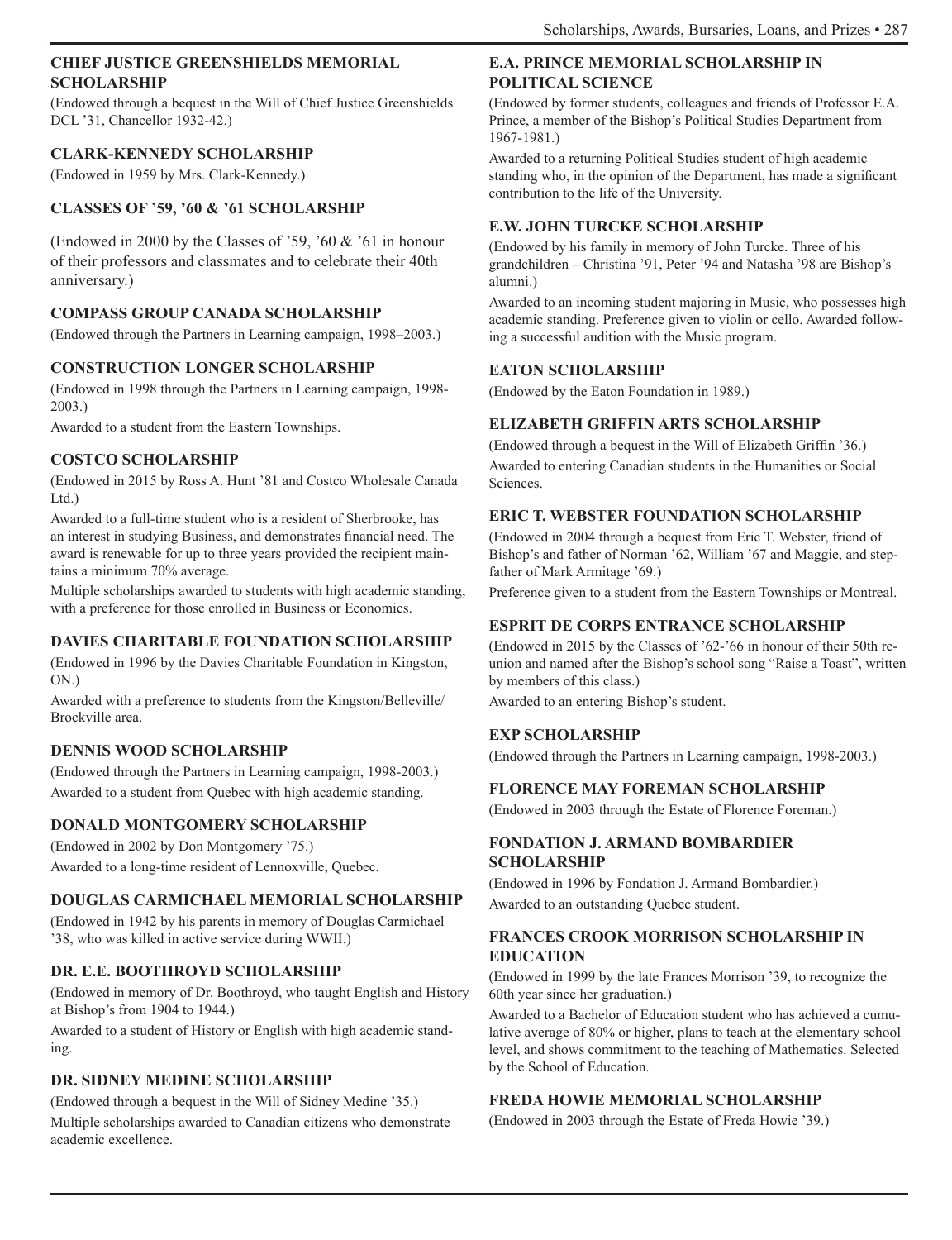### **G.H. MONTGOMERY MEMORIAL SCHOLARSHIP**

(Endowed in 1951 by a bequest in the Will of Dr. Montgomery, Chancellor 1942-1950.)

### **G.M. STEARNS SR. AND JR. SCHOLARSHIP**

(Endowed by Evelyn Stearns Murphy '53 and her brother David '52 in honour of George M. Stearns Sr. and Jr.)

Preference given to a Humanities student from the Eastern Townships.

### **GALLOP-DICKSON SCHOLARSHIP IN EDUCATION**

(Endowed in 2011 by W. John Gallop '57, Karen Dickson Ingimundson and Betty Mueller Dickson in memory of Doris Dickson Gallop '23 and C. Wynne Dickson '32.)

Awarded to entering students in the School of Education, or returning students, with high academic standing. Preference given to indigenous students and/or students from the Eastern Townships.

### **GARY MULLINS SCHOLARSHIP**

(Endowed in 2002 by Janyne M. Hodder, Principal & Vice-Chancellor 1995–2004, in honour of her husband.)

Preference given to upper year students in the English major or honours program, whose academic achievement warrants consideration of a scholarship for the first time. When possible or appropriate, financial need shall be taken into account. Recipients selected by the English Department.

### **GENE H. KRUGER SCHOLARSHIP**

(Endowed in 1999 by Joseph Kruger II, Chairman and CEO of Kruger Inc.)

Preference given to a student from the Eastern Townships.

### **GEOFF AND JOSÉE MACDONALD SCHOLARSHIP**

Endowed in 2018 by Geoff '92 and Josée '93 MacDonald through the Leading the Way campaign.)

Awarded to students who demonstrate academic excellence.

### **GEORGE H. TOMLINSON MEMORIAL SCHOLARSHIP**

(Endowed in 1959 through the Will of George Tomlinson DCL '46, a member of the Corporation of Bishop's University 1945-1958.) Awarded to an honours Science student, preferably entering final year.

### **GEORGE WESTON SCHOLARSHIP IN HUMANITIES**

(Endowed by the Weston Foundation in 1995 in support of higher education.)

Awarded to Canadian citizens, studying in the Humanities.

### **GERALD JOHNSTON SCHOLARSHIP**

(Endowed in 2015 through a bequest in the Will of Gerald H. Johnston '48.)

Preference given to students in the Division of Natural Sciences and Mathematics who demonstrate academic excellence.

### **GERALD MALLARD MEMORIAL SCHOLARSHIP**

(Endowed in 1985 by Mrs. Gertrude Mallard in memory of her husband Gerald '47.)

### **GERALD THEODORE RAYNER SCHOLARSHIP IN POLITICAL STUDIES**

(Endowed in 2012 through funding by Gerald Theodore Rayner '51 and gifts made in his memory.)

Awarded to a Canadian student entering his/her penultimate year who is studying Honours Political Studies, has an interest in or has taken

Public Policy and is planning to pursue graduate work in political studies, and has revealed a strong commitment to Canada. Selected by the Department.

### **GERTRUDE CONWAY & DAVID ALFRED CONWAY JONES SCHOLARSHIP**

(Endowed in 2014 by Susan Gram and Tom Jones in memory of their mother, Gertrude Conway, and their brother, David Alfred Conway Jones.)

Awarded to students from the greater Sherbrooke area who are pursuing a Bachelor of Arts (Education), Bachelor of Science (Education), or Bachelor of Education program. If no suitable candidates are available, recipients can be selected from the Eastern Townships, and then from the province of Quebec.

### **GLOBAL EXCEL MANAGEMENT SCHOLARSHIP**

(Endowed through the Partners in Learning campaign, 1998-2003.) Preference given to a student from the Eastern Townships.

### **GORDON SAMSON MEMORIAL SCHOLARSHIP**

(Endowed through a bequest in the Will of Gordon Samson '42.)

### **GROUPE CANAM SCHOLARSHIP**

(Endowed through the Partners in Learning campaign, 1998-2003.) Awarded to students from Quebec with high academic standing.

### **H. GREVILLE SMITH MEMORIAL SCHOLARSHIP**

(Endowed in 1976 through a bequest in the Will of H. Greville Smith DCL '67.)

### **HARRIET J. EVANS SCHOLARSHIP**

(Endowed in 1969 by Harriet Evans, a Sherbrooke resident and Bishop's benefactor.)

### **HARRISON MCCAIN SCHOLARSHIP**

(Endowed through the Partners in Learning campaign, 1998-2003.) Awarded to a student from New Brunswick.

### **HOLT SCHOLARSHIP IN MODERN LANGUAGES**

(Endowed in 1990 by Mrs. Pam Dunn DCL '99 in honour of her father W.R.G. Holt and her grandfather Sir Herbert Holt DCL '29, and her children, four of whom attended Bishop's.)

Awarded to outstanding students in a Modern Languages program.

### **HOWARD BROWN MEMORIAL SCHOLARSHIP**

(Endowed through a bequest in the Will of Howard Brown, DCL '01, founder of the Department of Music and Professor of Music from 1967- 83.)

Awarded to returning students who have exhibited strong performance in Music.

### **HUBERT GRAY WELSFORD SCHOLARSHIP**

(Endowed in 1969 by a bequest in the Will of Hubert Welsford DCL  $66.$ 

### **HYDRO-QUÉBEC SCHOLARSHIP**

(Endowed through the Partners in Learning campaign, 1998-2003.) Awarded to students from Quebec with high academic standing.

### **IAN DOBELL SCHOLARSHIP**

(Endowed in 2005 by a bequest in the Will of Ian Dobell '74.)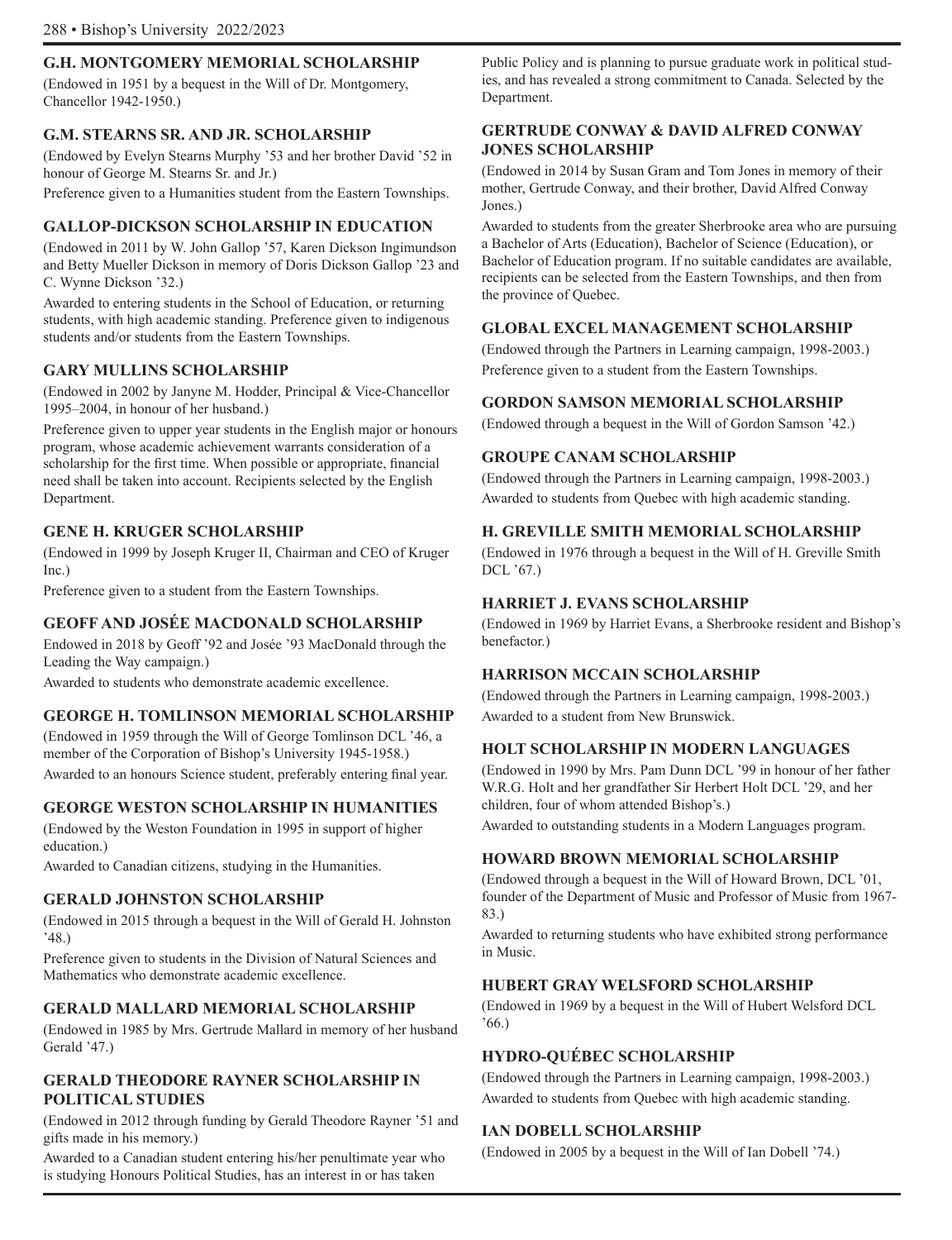### **J.K. & E.J. WILSON SCHOLARSHIP**

(Endowed in 1966 by a bequest from Mrs. Joseph C. Kearney.)

### **J. RAYMOND MILLS SCHOLARSHIP**

(Endowed in 2002 through a bequest in the Will of Raymond Mills.)

### **JASPER NICOLLS EASTERN TOWNSHIPS SCHOLARSHIP**

(Endowed through a bequest in the Will of A.D. Nicolls, in memory of his father Jasper, the first Principal of Bishop's University.) Preference given to a student from the Eastern Townships.

### **JEAN CRÉPEAU SCHOLARSHIP**

(Endowed by Jean Crépeau through the Partners in Learning campaign, 1998-2003.)

### **JEAN MCCALLUM SIMPSON SCHOLARSHIP**

(Endowed through a bequest in the Will of Jean Simpson '43, and gifts from her brother John McCallum '35.)

Preference given to a student in Mathematics.

### **JEAN YOUNG MEMORIAL SCHOLARSHIP**

(Endowed in 2003 through the Estate of Mildred Young in memory of her daughter Jean '60.)

### **JOHN & PATTIE CLEGHORN SCHOLARSHIP**

(Endowed in 2000 by Pattie and John Cleghorn DCL '89 through the Partners in Learning campaign. John was Chair of Leadership Gifts and National Chair of the Learning for Life campaign, 1987-1992. Two of their three children, Andrea and Ian, graduated in 1990 and 1991 respectively. Lynne Bridgman '89 joined the family by marrying Ian.) Awarded to students of high academic standing who are pursuing majors in History and/or Fine Arts.

### **JOHN BASSETT MEMORIAL SCHOLARSHIP**

(Endowed by friends of John Bassett DCL '39, Chancellor 1950-58.) Awarded to students in the Humanities or Social Sciences.

### **JOHN C. CLARK SCHOLARSHIP**

(Endowed through the Partners in Learning campaign, 1998-2003, in honour of his son Paul '89.)

### **JOHN H. MOLSON SCHOLARSHIP**

(Endowed in 1972 by John H. Molson DCL '48, Honorary President of the Corporation of Bishop's University.)

### **JOHN HACKETT MEMORIAL SCHOLARSHIP**

(Endowed by friends and family in memory of long-time friend, graduate, and counsel of Bishop's University, John Hackett '63, who died prematurely in 1999.)

Preference given to a Humanities student.b

### **JOHN HAMILTON SCHOLARSHIP**

(Endowed in honour of John Hamilton, the University's Chancellor from 1900-1926.)

### **KENNETH CRAWFORD SCHOLARSHIP**

(Endowed in 2003 through a bequest in the Will of Kenneth Crawford '31.)

### **KILLAM AMERICAN SCHOLARSHIP**

(Endowed anonymously in 2006 to encourage American students to attend Canadian universities.)

Awarded to entering full-time students who are domiciled in or are citizens of the United States. The scholarship is renewable provided students continue to meet the academic standards.

### **KRUGER INC. SCHOLARSHIP IN ENVIRONMENTAL STUDIES**

(Endowed in 1994 by Kruger Inc.)

Awarded to a student in the second or third year of a major or honours program in Environmental Studies.

### **KUEHNER 437 SCHOLARSHIP**

(Endowed in 2014 by a close-knit group of '92-'96 alumni, to honour Bishop's 170th birthday and their time in Kuehner residence.)

Awarded to a student in good academic standing who lives in residence, with a preference to one living in Kuehner Hall.

### **LESLIE MCCAIG MEMORIAL SCHOLARSHIP**

(Endowed anonymously in 2000 in honour of Leslie McCaig '35, who was killed in active service during WWII.)

Awarded to an entering student in Humanities who is pursuing a major or honours program in English or History. Possibility of renewal.

### **MARION REED KERR SCHOLARSHIP**

(Endowed in 2003 through the Estate of Marion Kerr.) Preference given to a student from the Ulverton-Richmond-Melbourne area.

### **MCDONALD'S RESTAURANTS OF CANADA SCHOLARSHIP**

(Endowed through the Partners in Learning campaign, 1998-2003.)

### **METRO-RICHELIEU INC. SCHOLARSHIP**

(Endowed through the Partners in Learning campaign, 1998-2003 and the Leading the Way campaign, 2012-2018.) Awarded to a Quebec student with high academic standing.

### **MILLS FAMILY SCHOLARSHIP**

(Endowed in 2014 by Don C. Mills '71 and Liz Mills '72.) Awarded to student(s) from Atlantic Canada, registered in the Bachelor of Business Administration program. Preference given to students who show an interest in pursuing a concentration in marketing.

### **MOLSON FOUNDATION SCHOLARSHIP**

(Endowed through the Partners in Learning campaign, 1998-2003.)

### **NANCY DAWES SCHOLARSHIP**

(Endowed in 1962 by Nancy Dawes.)

### **NARCISSA FARRAND SCHOLARSHIP**

(Endowed in 1917 by Mr. & Mrs. H.V. Truell.)

### **NORAH MOORHEAD MEMORIAL SCHOLARSHIP**

(Endowed by David Jones '76 in honour of Norah Moorhead DCL '86, who devoted her life to the service of education, the Anglican Church, and projects in developing countries.)

Awarded to a student from Richmond, QC or elsewhere in the Eastern Townships who is pursuing a Bachelor of Arts, major in English or History.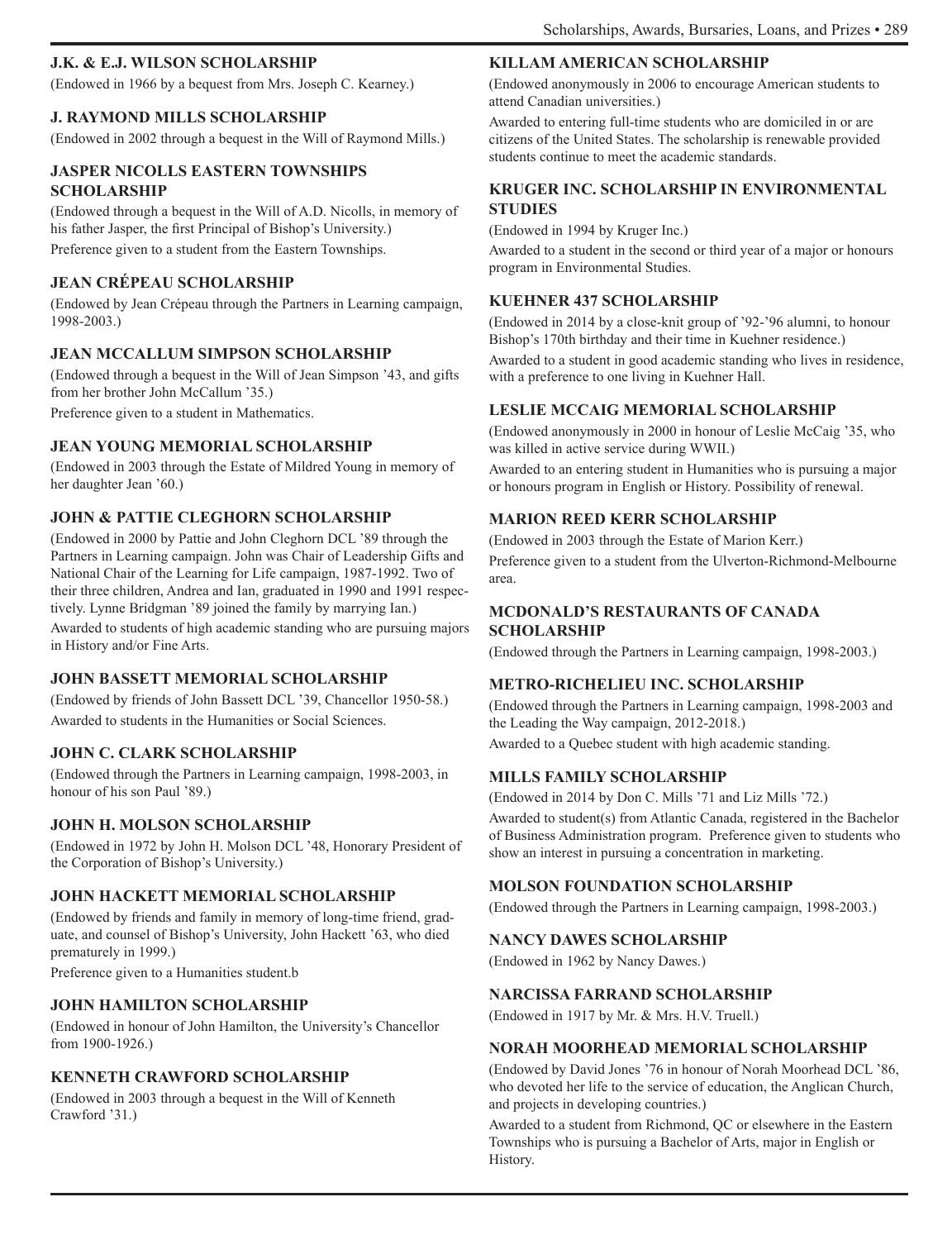### **O.B. THORNTON SCHOLARSHIP**

(Endowed in 1960 by an anonymous donor.)

### **O.H. (BUD) DE SÉVIGNÉ SCHOLARSHIP IN THE CREATIVE AND PERFORMING ARTS**

(Endowed in 1992 by Oscar H. de Sévigné '37, M.A. '39.)

Awarded to a student in Drama, Fine Arts or Music who has demonstrated high creative or performance skills.

### **P.H. AND EULAH REED SCOWEN SCHOLARSHIP IN EDUCATION**

(Endowed in 1994 by the Scowen grandchildren.)

Awarded to a student in the Bachelor of Education program who demonstrates financial need. Preference given to a mature student. Possibility of renewal. Selected by the Department.

### **PATERSON FOUNDATION SCHOLARSHIP**

(Endowed in 1993 in honour of the University's 150th Anniversary.) Awarded to a student from Northern Ontario, Manitoba, or Saskatchewan with high academic standing.

### **PEGGY AND DAVID SAVAGE MEMORIAL SCHOLARSHIP**

(Endowed in 2014 by a bequest in the Will of Marguerite Savage.) Awarded to a returning student in the Fine Arts Department, with a preference to one studying in Studio Art.

### **POWER CORPORATION SCHOLARSHIP**

(Endowed through the Partners in Learning campaign, 1998-2003.)

### **PRICE SCHOLARSHIP**

(Endowed in 1968 in honour of Brig. Gen. John H. Price DCL '62, Chancellor 1968–74.)

### **PROFESSOR SYDNEY TAYLOR MEMORIAL SCHOLARSHIP**

(Endowed in 2010 by Martin '66 and Roger '60 in memory of their father, a professor of Mathematics at Bishop's from 1952-1968.) Awarded to a returning Mathematics Major or Honours student for outstanding academic performance.

### **PwC SCHOLARSHIP**

(Endowed through the Partners in Learning campaign, 1998–2003.)

### **QUEBECOR SCHOLARSHIP**

(Endowed through the Partners in Learning campaign, 1998-2003.) Awarded to a student from Quebec with high academic standing.

### **R.A. LINDSAY SCHOLARSHIP**

(Endowed in 1947 by Dr. & Mrs. Lionel Lindsay in memory of their son, Robin '42, who was killed in action in WWII.)

### **R.W. HENEKER SCHOLARSHIP**

(Endowed in honour of R. W. Heneker, the University's Chancellor from 1878-1900.)

### **RESOLUTE FOREST PRODUCTS SCHOLARSHIP**

(Endowed through the Partners in Learning campaign, 1998-2003.) Awarded to the top returning Social Sciences student(s).

### **RICHARD TOMLINSON SCHOLARSHIP**

(Endowed in 1999 by the late Richard Tomlinson '43, DCL '89.) Multiple scholarships awarded to students who demonstrate academic excellence.

### **ROBERT BRUCE SCHOLARSHIP**

(Endowed through a bequest in the Will of Mr. Bruce, a native of Scotland who lived in Quebec from 1835 until his death in 1885.)

### **ROBIN BURNS MEMORIAL SCHOLARSHIP**

(Endowed in 2003 by faculty and friends of Robin Burns, who taught History at Bishop's from 1979 until his premature death in 1998.)

Preference given to a student in History with high academic standing.

### **RODNEY S. MILLS SCHOLARSHIP**

(Endowed by the late Rodney Mills '53 through the Partners in Learning campaign, 1998-2003.)

Awarded to Williams School of Business students, with a preference to those pursuing a concentration in Global Management and Leadership.

### **RONALD CROWLEY SCHOLARSHIP**

(Endowed in 2016 by a bequest in the Will of Ronald Crowley '64.)

### **ROSANNE SIMARD SCHOLARSHIP**

(Endowed in 2015 by a bequest in the Will of Rosanne Simard '00.) Awarded to exceptional students in the Psychology Department.

### **SADIQ AWAN GRADUATE SCHOLARSHIP IN EDUCATION**

(Endowed in 2019 through a bequest in the Will of Sadiq Awan, M.Ed.'75.)

Two scholarships of \$7,500 each for students of high academic standing in the Master of Education program. Preference given, where possible, to a student from Abbottbad, Pakistan. Additional scholarships of varying amounts may be awarded at the discretion of the Dean of Education. Application required. Possibility of renewal.

### **SADIQ AWAN SCHOLARSHIP**

(Endowed in 2019 through a bequest in the Will of Sadiq Awan, M.Ed.'75.)

A \$6,000 scholarship awarded to a full-time, undergraduate student of high academic standing in any discipline. Preference given to a student in financial need and, if possible, one from Abbottbad, Pakistan. Possibility of renewal.

### **SCOTIABANK SCHOLARSHIP**

(Endowed through contributions to the Partners in Learning campaign, 1998-2003, and the Leading the Way campaign, 2012-2018.)

Awarded to entering students with high academic standing. Possibility of renewal.

### **SHERMAG SCHOLARSHIP**

(Endowed in 2001 through the Partners in Learning campaign by Shermag and its founder, Serge Racine.) Awarded to a student from the Eastern Townships.

### **SIR EDWARD BEATTY MEMORIAL SCHOLARSHIP**

(Endowed by a bequest in the Will of Sir Edward Beatty DCL '27.)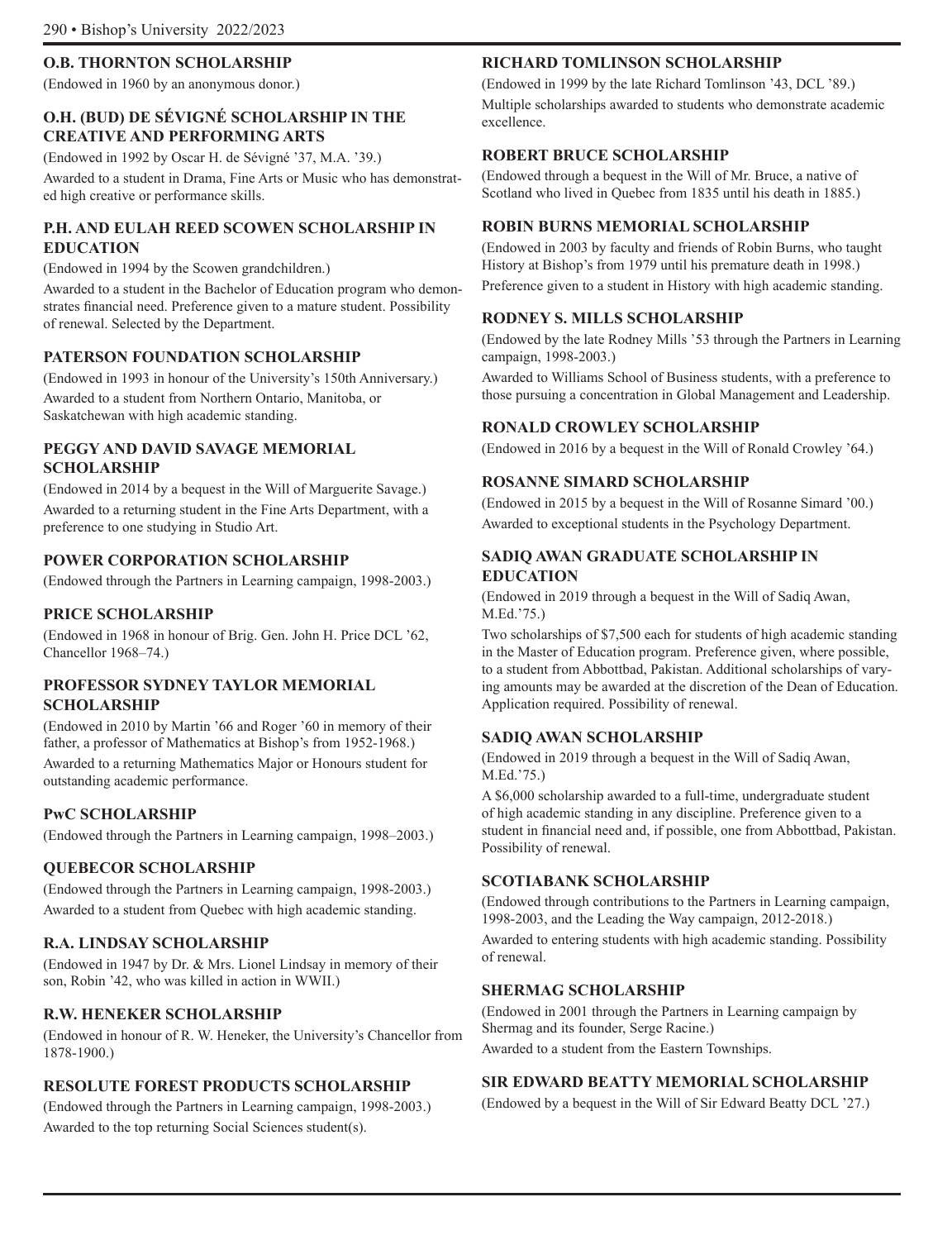### **SIR HERBERT MEREDITH MARLER MEMORIAL SCHOLARSHIP**

(Endowed in 1990 by members of the Marler family, in honour of Sir Herbert Marler DCL '38.)

Awarded to a student of high academic standing in a major or honours program in Political Studies who is entering the penultimate year of undergraduate studies. Selected by the Department.

### **SNC LAVALIN SCHOLARSHIP**

(Endowed through the Partners in Learning campaign, 1998-2003.)

### **STANLEY MILLS SCHOLARSHIP IN HUMANITIES**

(Endowed in 1995 by the G.H. Stanley Mills Memorial Trust in memory of G.H.S. Mills '43, benefactor.)

Awarded to outstanding students in the Humanities.

### **STEPHEN ST. CLAIR MEMORIAL SCHOLARSHIP**

(Endowed in 1966 by the St. Clair Foundation in memory of a former Bishop's student.)

Awarded to a continuing male student in residence.

### **STUART A. COBBETT SCHOLARSHIP**

(Endowed in memory of a devoted friend and member of Bishop's Corporation, 1967–76.)

### **SUSAN & JOHN CHIPPINDALE SCHOLARSHIP**

(Endowed in 2018 by John & Susan (Drury) Chippindale '82.) Awarded to students with high academic standing.

### **SUSAN SHARP MEMORIAL SCHOLARSHIP**

(Endowed in 1962 by Mr. W.O. Sharp and Miss Helen Sharp in memory of a former Bishop's student.)

### **SYDNEY R. McMORRAN SCHOLARSHIP**

(Endowed in 1999 by Bud McMorran '60, DCL '04, member of Bishop's Corporation 1989-1997, and Chair of Bishop's Foundation 1998-2010.)

Preference given to students in the Humanities.

### **TD INSURANCE MELOCHE MONNEX SCHOLARSHIP**

(Endowed through the Partners in Learning campaign, 1998–2003.)

### **THE WILLIAM G. LYNN SCHOLARSHIP**

(Endowed in 2021 by Brian Lynn '78, Philip Lynn '87, and Trevor Lynn '92 in honour of their late father, William G. Lynn, who founded the Continental Conveyor companies in Napanee, Ontario and Thetford Mines, Quebec.)

Awarded to an undergraduate student from Quebec in financial need who is enrolled in the Williams School of Business and who demonstrates academic merit.

### **VAN HORN MEMORIAL SCHOLARSHIP**

(Endowed in 1991 by Aleda Van Horn and friends in memory of her husband William '42, Bishop's Chemistry Department 1959-86.) Awarded to a student in Chemistry or Biochemistry.

### **VILLE DE SHERBROOKE ARRONDISSEMENT NO 2 SCHOLARSHIP**

(Endowed through the Partners in Learning campaign, 1998-2003.) Awarded to a student from Sherbrooke with high academic standing.

### **VILLE DE SHERBROOKE SCHOLARSHIP**

(Endowed in 1993 in honour of the University's 150th Anniversary.) Awarded to a student from Sherbrooke with high academic standing.

### **W.G. BASSETT SCHOLARSHIP**

(Endowed in 2017 by the late Marion G. Bassett, in honour of her late husband William G. Bassett '30.)

Awarded to an undergraduate student with high academic standing.

### **WALKER SCHOLARSHIP**

(Endowed in 1884 by Miss Helen Walker in memory of her parents, Margaret and The Honourable William Walker DCL 1856, Chancellor 1853-56.)

### **WANDA ROZYNSKA SCHOLARSHIP IN FINE ARTS**

(Endowed in 2007 by Wanda and Stanley Rozynski.) Awarded to a female student in Fine Arts who has shown the aptitude and desire necessary to pursue a Studio Honours degree.

### **WATERVILLE TG INC. SCHOLARSHIP**

(Endowed through the Partners in Learning campaign, 1998-2003.) Awarded to a Business student from Waterville or the Eastern Townships.

### **WILLIAM AND NANCY TURNER SCHOLARSHIP**

(Endowed in 1988 by William I. M. Turner Jr. DCL '87, Chancellor 1987-95.)

# **Awards**

Bishop's has several awards that have been established over time by generous alumni and friends of the University. The deadline for entering students to apply for an award is March 1, 2022. Additional awards funded on a sporadic basis may also be available for the current year. To find out more about them, visit the webpage identified below.

The deadline for returning student awards to apply for an award is May 1, 2022

For questions or information pertaining to awards for entering students, please contact the The Bursar studentaccounts $@$ ubishops.ca 819-822-9600 ex. 2205

For questions or information pertaining to awards for returning students, please contact Jamie Berwick, Bursar and Financial Aid Officer at 819-822-9600 x2205 or jberwick@ubishops.ca.

For more information and an application, please visit: http://www.ubishops.ca/future-current-students/money-matters/ scholarships-awards-bursaries/.

### **1954-56 TEAM AWARD**

(Endowed in 2010 by members of the championship Gaiter football teams of 1954-56, in recognition of their induction to the Wall of Distinction.)

Awarded to a student-athlete playing football who has demonstrated athletic excellence. Awarded by the Athletic Awards Committee.

### **1964 GAITER FOOTBALL ATHLETIC AWARD**

(Endowed in 2006 by members of the 1964 Championship Team.) Awarded to an entering football student-athlete who has demonstrated good performance.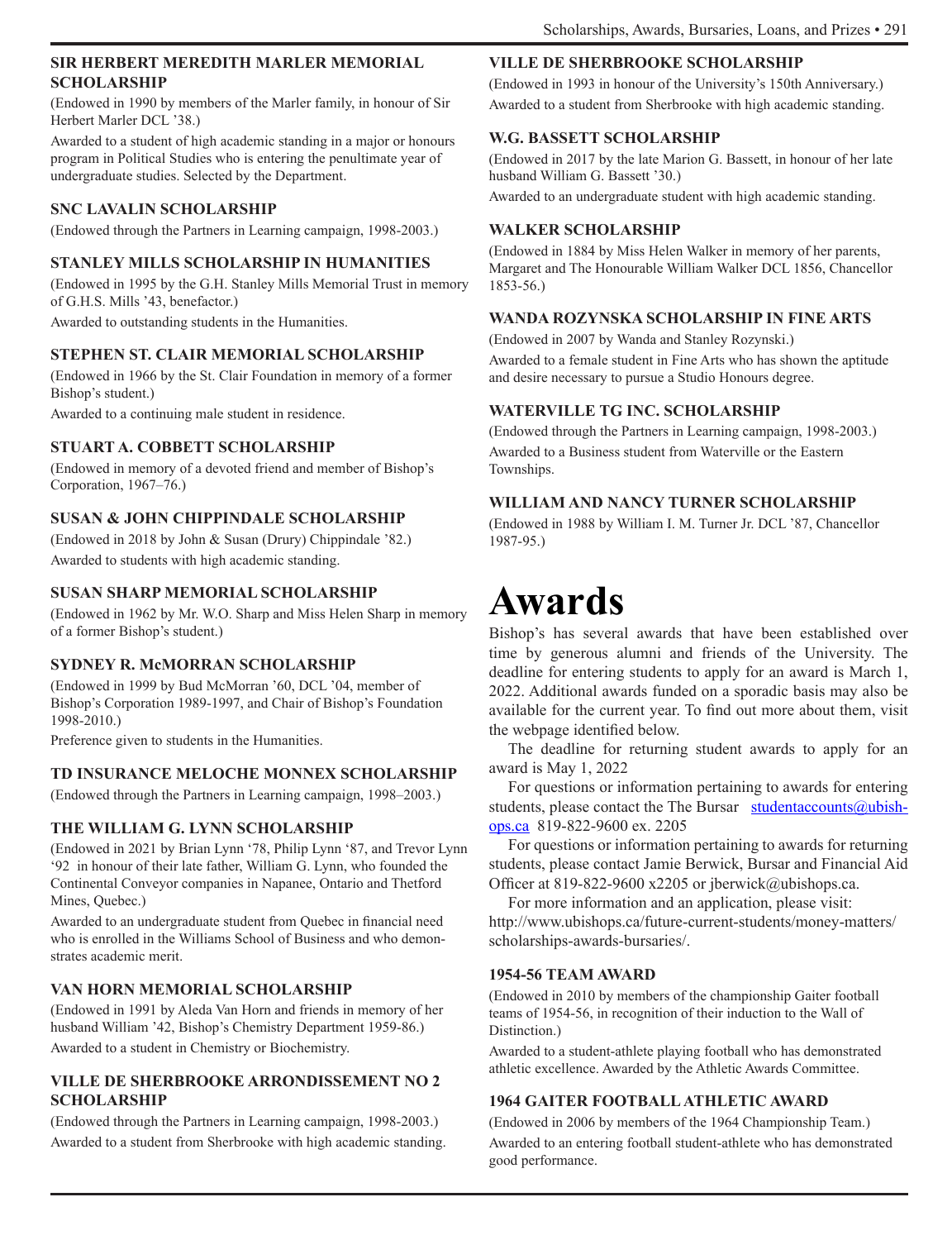### **1967 OSLAA BASKETBALL CHAMPION AWARD**

(Endowed by members of the 1967 Championship Basketball team after their 2007 induction to the Wall of Distinction.)

Awarded by the Athletic Awards Committee to a Gaiter basketball student-athlete.

### **BOB BURT AWARD**

(Endowed in 2012 by Gaiter Football alumni in honour of Bob Burt '57.)

Awarded to a Bishop's student-athlete in any sport who best exemplifies Bob's qualities of leadership, integrity, and perseverance in his or her athletic endeavours. Awarded by the Athletic Awards Committee.

### **BYL AWARD FOR STUDENT LEADERSHIP**

(Endowed in 2006 by Sven Byl '01 and Laura (Parker) Byl '00.)

Preference given to an entering student in good academic standing who demonstrates extensive school involvement and the leadership qualities necessary to become an active participant in the Bishop's experience.

### **CLEGHORN FAMILY AWARD**

(Endowed through the Partners in Learning campaign, 1998-2003, by John Cleghorn, DCL '89, member of Bishop's Corporation 1987-1996, Chair of the Learning for Life campaign, 1987-1992, and his wife Pattie.)

Awarded to student-athletes (entering or returning) who demonstrate athletic and academic excellence (80%+ average). Chosen by the Athletic Awards Committee.

### **COACH'S AWARD**

(Endowed in 2015 by alumni and stakeholders of the Men's Basketball program to celebrate 50 years of basketball at Bishop's University, and to honour past coaches, the late Garth Smith (1958-1984) and Eddie Pomykala (1984-2007) who served as head coaches for the Gaiters for a combined 49 years.)

Presented at the discretion of the Men's Basketball Head Coach.

### **DR. ROBERT M. BROWN CHEMISTRY AWARD**

(Endowed in 2008 through a bequest in the Will of Dr. Robert M. Brown '44.)

Awarded by the Department of Chemistry to a continuing full-time Chemistry student who has maintained good academic standing and has demonstrated financial need. This award may be renewable, at the discretion of the Department.

### **DREW MACCANNELL AWARD FOR INTERDISCIPLINARY EXCELLENCE**

(Endowed in 2018 by Dr. Keith Andrew MacCannell, BSc '02.) Awarded to a BSc student engaged in a joint program that combines Biology, Biochemistry or Chemistry, with one or more of Physics, Mathematics or Computer Science. Preference will be given to Honours undergraduate students with demonstrated academic achievement and research potential. Awarded by the Chairs of the Division of Natural Sciences and Mathematics. Graduate students will be considered if there are no qualified undergraduates.

### **E. ANTHONY PRICE AWARD**

(Endowed in 2003 by family and friends of Tony Price '50, DCL '02.) Awarded to an upper year student who has excelled in academics and sports and whose first language is French.

Preference given to History students. Non-renewable.

#### **ERIC AND CANDACE INNES AWARD**

(Endowed through the Partners in Learning campaign, 1998-2003, by Eric '71 and Candace '71 Innes.)

Preference to a second-year Canadian student from outside Quebec in good academic standing, who has made a significant contribution to campus life. To be eligible, the student must submit an essay of 500-600 words on "Objectives for my University Experience" to explain his or her aspirations for university. The award is renewable provided the recipient continues to meet the criteria.

#### **FELESKY LEADERSHIP AWARD**

(Endowed in 2011 by Wade '92 and Rebecca Felesky, on the occasion of Wade's induction into the Top 10 After 10.)

Awarded to an entering student from Western Canada of high academic standing, whose record of engagement in athletics and/or community service demonstrates significant potential to contribute to and benefit from the full breadth of the Bishop's experience. Preference given to a student who demonstrates financial need. Application required.

### **FORSYTHE AWARD**

(Endowed in 2011 by Chris '99 and Jamie '96 Forsythe.)

Awarded to a men's Gaiter basketball player in good academic standing who has excelled on the court and demonstrated financial need. Awarded by the Athletic Awards Committee.

### **GOLDBERGER ATHLETE LEADERSHIP AWARD (GALA)**

(Endowed in 1999 by Robert J. Goldberger '79, Chair of the BU Foundation 2017-present, and loyal friend of the University.)

Awarded by the Athletic Awards Committee to encourage and support student-athletes who have demonstrated athletic excellence.

#### **GRIFFIN FAMILY AWARD**

(Endowed through the Partners in Learning campaign, 1998-2003, by members of the Griffin Family.)

Awarded to full-time undergraduate students who demonstrate financial need, academic ability, and the qualities of well-rounded individuals.

### **HOBBS-SPANSWICK LEADERSHIP AWARD**

(Endowed in 2010 by Ebert "Bim" Hobbs '51, a proud and loyal Bishop's graduate, and his loving wife of 60 years, the late Audrey Spanswick.)

Awarded to an entering student in good academic standing who has demonstrated extensive school and community involvement in activities that have improved the quality of life for people in the local community, the nation or the world, and possesses the leadership qualities necessary to participate actively in the Bishop's experience. Preference given to a student who demonstrates financial need. Selected by the Awards and Bursaries Committee.

### **HODDER AWARD IN MUSIC**

(Endowed in 2004 in honour of Janyne Hodder, Principal of Bishop's University from 1995 to 2004.)

Awarded to one or more students for outstanding work in administering the "Music Chez Nous" concert series.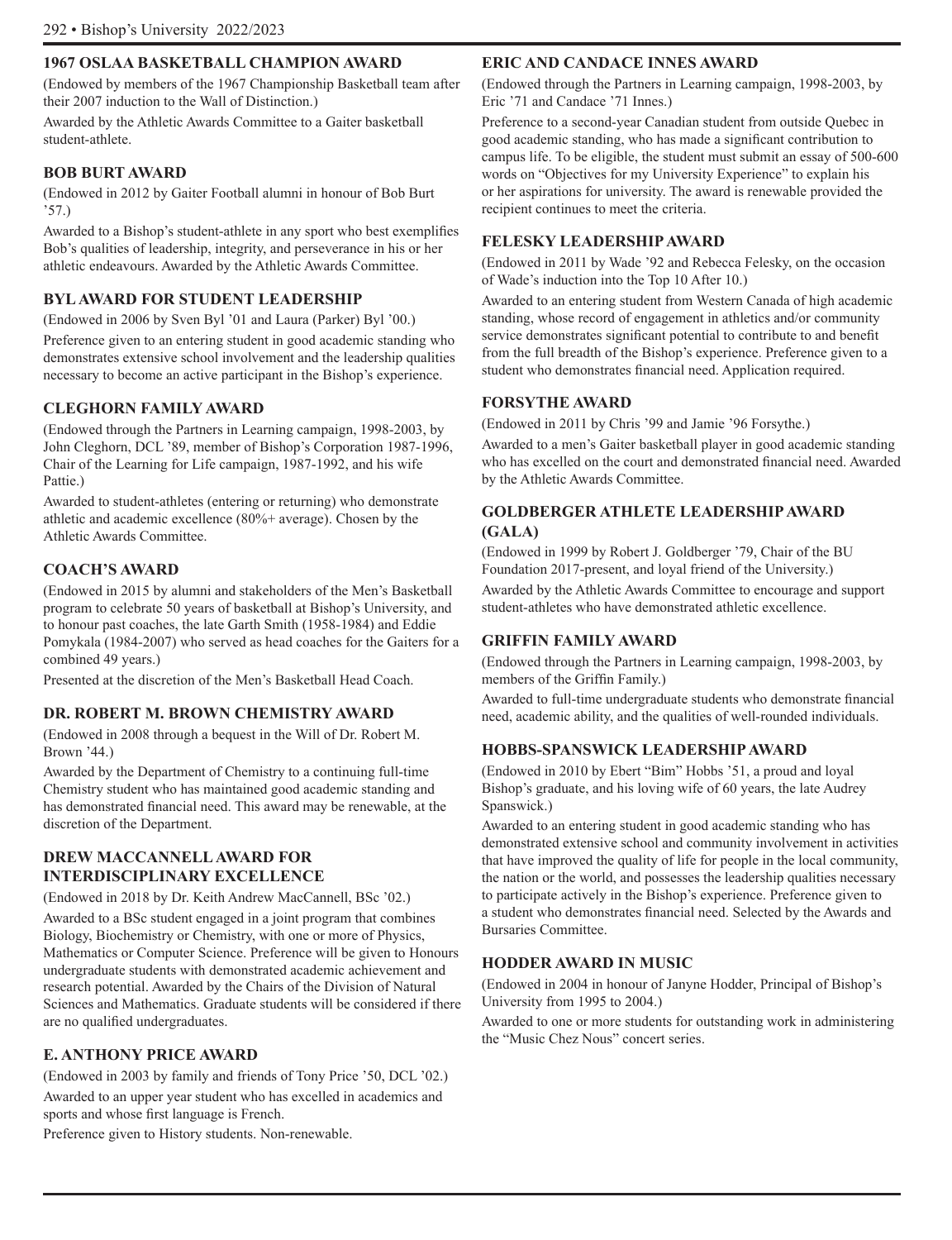### **HOWARD HOLLOWAY AWARD IN EDUCATION**

(Endowed in 2006 in memory of Howie '65, by Anne Holloway, Stephen '65 & Kathleen Prest, family and friends.)

Awarded to two students who have high academic standing, possess past or present leadership or character suitable to teaching (e.g. contribution to educational endeavours at the University or in the community), and demonstrate financial need.

### **IRENE MACKAY AWARD**

(Endowed in 1997 by Dr. Hugh M. Scott DCL '99, Principal & Vice-Chancellor 1986-1995, in honour of his mother.)

Preference given to a student from a single-parent household who is in good academic standing and demonstrates financial need.

### **J. AMY LUXTON MEMORIAL AWARD IN BIOLOGY**

(Endowed in 2018 by John '67 and Sylvia Luxton in memory of their daughter.)

Awarded to promising, returning Biological Sciences students to encourage them to accept greater challenges and further their love and knowledge of the subject. Selected by the Department.

### **JAMES ETCHEVERRY AWARD**

(Endowed in 1998 in memory of Jim, the son of legendary Alouettes Football team quarterback Sam Etcheverry.)

Awarded to a Gaiter football player who has demonstrated athletic excellence.

### **JEAN IRVINE PATERSON AWARD**

(Endowed by Alex K. Paterson '52, DCL '74, Chancellor 1995-2005, in honour of his mother.)

Awarded to full-time undergraduate students who, at the time of admission, are considered to have characteristics which make it likely that they will, on graduation, contribute significantly to the community. Selection of the candidates will come from the Recruitment Office, with an aim to recruiting well-rounded Bishop's students.

### **JEAN ROBINSON HUNT MEMORIAL AWARD**

(Endowed in 2000 by Ross Hunt '81, in memory of his mother, Jean Robinson Hunt.)

Awarded to a Quebec student from outside the Montreal region, who demonstrates financial need and who maintains an academic average at Bishop's of 70% or better, for tuition and residence expenses. Application required.

### **JEFF CANNON MEMORIAL AWARD**

(Endowed by family and friends in memory of Jeff Cannon '89, who passed away tragically in 1992.)

Presented to the graduating student who, in the opinion of his/her peers and the faculty, has contributed significantly to University life and exhibits characteristics and accomplishments similar to those of Jeff Cannon. Application required. Selected by the Deans in consultation with Department Chairs. The selected recipient will be expected to "pay it forward" by providing guidance to the recipients of the Jeff Cannon Entrance Awards.

### **JEFF CANNON MEMORIAL ENTRANCE AWARD**

(Endowed by family and friends in memory of Jeff Cannon '89, who passed away tragically in 1992.)

Preference given to students who demonstrate extensive school and community involvement, exhibit leadership qualities, and show an entrepreneurial spirit. Candidates are expected to submit a letter of interest.

### **JOAN AND ALEX PATERSON AWARD**

(Endowed in 2021 by Alex K. Paterson '52, DCL '74, Chancellor 1995- 2005.)

Awarded at Convocation to a graduating student who contributed the most to volunteer work and activities in the off-campus community. Selected by the Dean of Student Affairs and the Executive of the Students' Representative Council.

### **JOE & YVONNE SCOTT AWARD**

(Endowed through the Partners in Learning campaign, 1998–2003, to honour the graduation of their daughters, Jennifer '99 and Allison '01. Joe served on Bishop's Corporation from 1990-99.)

Awarded to students who have demonstrated good performance in their sport and have financial need. Selected by the Athletic Awards Committee.

### **JOHN PRATT EMERGING LEADER ENTRANCE AWARD**

(Endowed in 2013 by John Pratt '58.)

Awarded to entering students who demonstrate creativity and initiative in one or more of the following categories: community service, extracurricular involvement, athletics, internship or work experience. Candidates should demonstrate potential for future achievement through a track record of previous efforts. Preference will be given to students who are ineligible for other major entrance awards and major scholarships.

### **JULIE BRADSHAW MEMORIAL AWARD**

(Endowed in 2003 in memory of Julie Bradshaw '80, who won the Golden Mitre Award upon her graduation.)

Awarded to the Golden Mitre winner with the highest number of votes. Presented in May at the Students' Representative Council Awards Night ceremony.

### **LEN KORNACK AWARD IN EDUCATION**

(Endowed in 2012 through a bequest in the Will of Len Kornack '64.) Awarded to a Bachelor of Education student (preferably focusing on History or English as a teachable subject), who is a Canadian citizen and demonstrates financial need.

### **LEN KORNACK AWARD IN HISTORY**

(Endowed in 2012 through a bequest in the Will of Len Kornack '64.) Awarded to a student majoring in History who is a Canadian citizen and demonstrates financial need.

### **MOLSON COORS BIPOC BREWING AWARDS**

(Endowed in 2021 by Molson Coors.)

Awarded to two students in good academic standing, with an aim to encourage diversity in the brewing sector. Preference for candidates in financial need.

### **OLGA REID MEMORIAL AWARD FOR JOURNALISM**

(Endowed in 2011 by Mr. and Mrs. Leslie Reid, in memory of his sister Olga Reid '37.)

Awarded to the student journalist or writer who, in the opinion of The Campus Editorial Board, has written the best article or series during the academic year.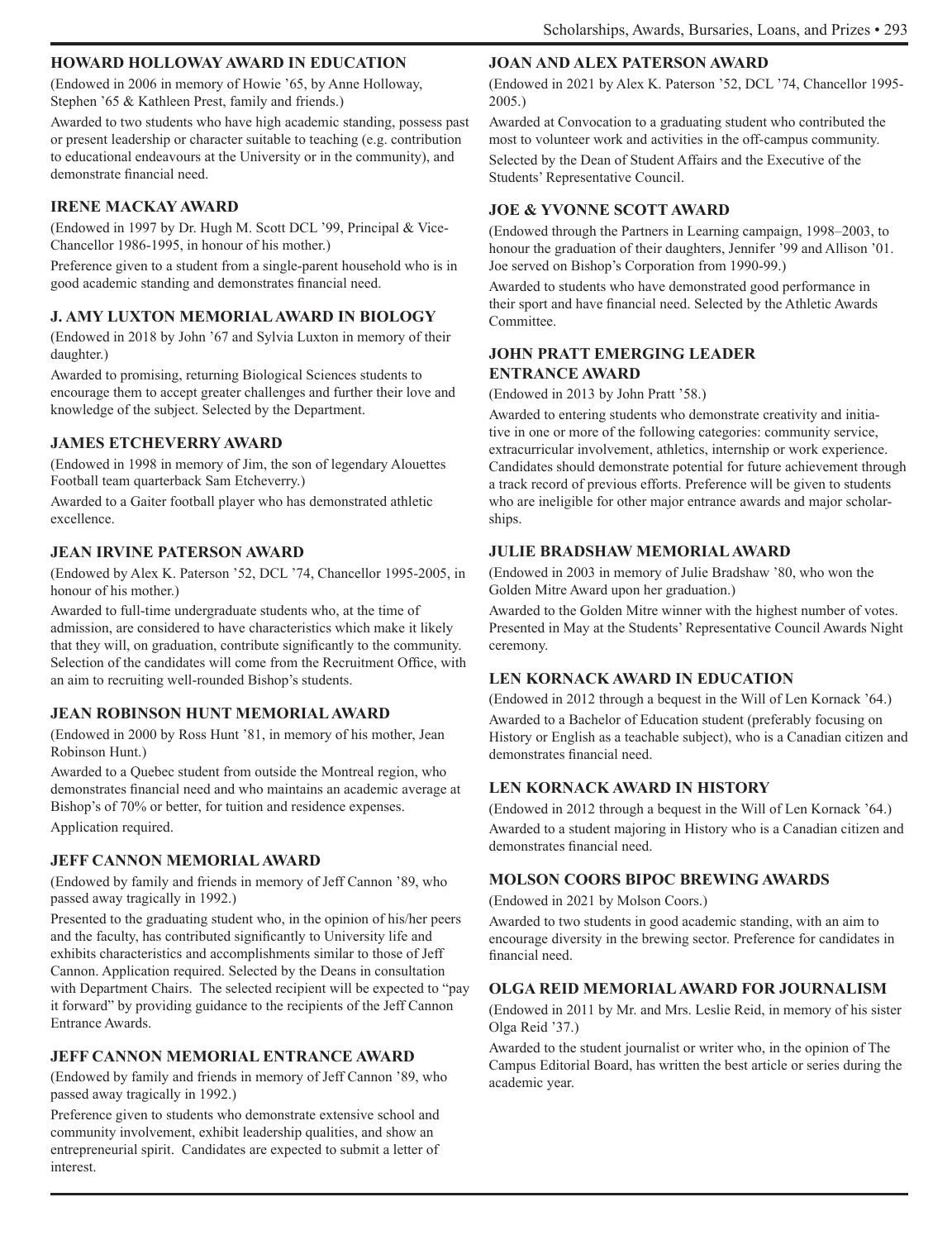### **OWEN CARTER AWARD**

(Endowed by Owen Carter '38 through the Partners in Learning campaign, 1998-2003.)

Awarded to one or more full-time undergraduate students who indicate financial need and have demonstrated both athletic prowess and academic achievements.

### **PATRICK SANDERSON SOCCER AWARD**

(Endowed in 2019 by Erin Patrick Sanderson '02 & Matt Sanderson '01 on the occasion of Erin's induction to the Athletic Wall of Distinction.) Awarded to a player on the Women's Soccer team by the Athletics Awards Committee, in consultation with the Head Coach.

### **PAUL GRATIAS AWARD**

(Endowed with a gift from Paul Gratias '67 to the Partners in Learning campaign, 1998-2003.)

Awarded to one or two student-athletes who demonstrate financial need. Renewable, provided the recipient remains in good academic standing.

### **PAUL HAWCO MEMORIAL AWARD**

(Endowed in 1996 in memory of Paul Hawco '95.)

Awarded to an entering student from the province of Alberta who has demonstrated high academic standing and participation in extra-curricular activities. Information available from the Admissions Office.

### **RAY LAWSON AWARD**

(Endowed by the Lawson Foundation in 1985 in honour of the Honourable Ray Lawson, Lieutenant Governor of Ontario and honorary graduate of Bishop's University.)

Awarded to the returning student who, in the opinion of the Students' Representative Council, has contributed most to the life of the University.

### **REV. PROF. JOHN & BARBARA ANIDO AWARD**

(Endowed in 2021 by friends and family of the late Rev. Prof. John Anido, Professor Emeritus of Theology and Warden of Divinity House from 1957-76, and his wife Barbara. Together, they nurtured and mentored countless Bishop's students.)

Awarded to a returning student who brings joy and spirit to the Bishop's community through music, performance, and/or community gatherings. Selected by the Dean of Student Affairs, the Chaplain, and the SRC Executive. Financial need may be taken into consideration.

### **RICHARD FITZSIMMONS MEMORIAL AWARD**

(Endowed in 2010 by family and friends of Richard Fitzsimmons '70, a Rhodes Scholar, multi-talented intellectual, gifted lawyer, and passionate defender of the rights of others. Il avait un "Cœur de Lion".)

Awarded to an entering student who has shown academic promise, demonstrated the qualities of leadership and community service, and has the potential to contribute positively to the Bishop's experience. Financial need will also be considered. Awarded by the Awards and Bursaries Committee.

### **RIDER FAMILY AWARD**

(Endowed in 2009 by Tim and Linda Rider on the occasion of John Rider's '57 induction into the Wall of Distinction, and in recognition of the numerous Rider family members who have actively participated in the Bishop's experience.)

Awarded to a student-athlete playing football or basketball (men's or women's) who has demonstrated athletic excellence. Selected by the Athletic Awards Committee.

### **RON AND SHELLY KAULBACH AWARD**

(Endowed by Ron Kaulbach '66 through the Partners in Learning campaign, 1998-2003.)

Awarded to students who have demonstrated good performance in a sport and are in financial need. Selected by the Athletic Awards Committee.

### **ROSS HUNTING AWARD**

(Endowed in 1989 by Ross Hunting through the Learning for Life campaign.)

Awarded to a returning student who is of proven academic ability and has contributed to the life of the University through intercollegiate sports and other activities.

### **SPG JUBILEE AWARD FOR STUDENT MUSICIANS AT ST. MARKS CHAPEL**

Awarded to students who provide musical services at St. Mark's Chapel during the academic year. This may include playing the organ or another instrument, directing the chapel choir, or accompanying choir practices. Selected by the Chapel Music Committee.

### **THOMAS E. PRICE MEMORIAL AWARD**

(Endowed in 1997 in memory of Thomas Price '51, DCL '82.)

Preference given to a continuing student-athlete, who is academically eligible to participate and has demonstrated outstanding ability in inter-university competition. Selected by the Athletic Awards Committee.

### **TOM LONGBOAT AWARD FOR INDIGENOUS STUDENTS**

(Endowed in 2021 by an anonymous Bishop's graduate. It was named in honour of Tom Longboat, an Onondaga distance runner from the Six Nations Reserve near Brantford, Ontario who won the Boston Marathon in 1907.)

Awarded to an Indigenous student with a preference for a student-athlete.

### **WALLY DENVER AWARD**

(Endowed through the Partners in Learning campaign, 1998-2003, by the Denver family: Wally '61 and his children Keith '88, Jennifer '91, and Kim '92.)

Awarded to a student-athlete in financial need.

### **ZDENEK MUNZAR MEMORIAL AWARD**

(Endowed in 1998 by Dr. Michael Munzar, B.Sc. '75, Trustee of Bishop's University Foundation from 1997-2005 and a loyal friend of the University, in honour of his father.)

Awarded by the Athletic Awards Committee to students who indicate financial need and have demonstrated athletic prowess in football.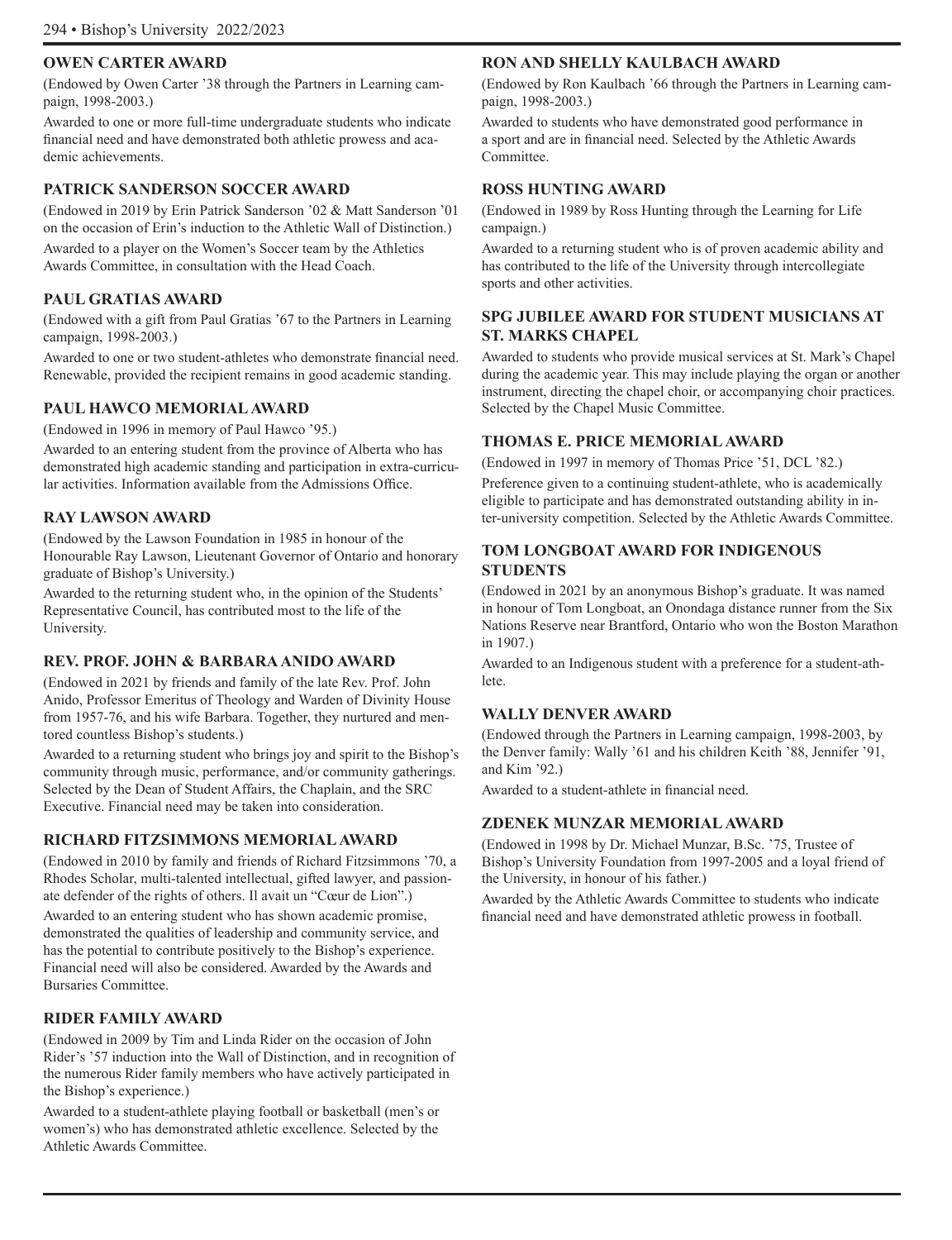# **Bursaries**

Bishop's offers several bursaries that have been established over time by generous alumni and friends of the University to assist students in financial need. Additional bursaries funded on a sporadic basis may also be available for the current year. To find out more about them, please visit the webpage identified below. An online application is required to be considered for all awards and bursaries (Entering or Returning). The application deadline for Entering students is March 1, 2022. The application deadline for Returning students is May 1, 2022. For more information and application, please visit: http://www.ubishops.ca/future-currentstudents/money-matters/scholarships-awards-bursaries/.

Entering students can also contact the Admissions Office at admissions@ubishops.ca or 819-822-9600 x2006.

Returning students may contact the University Bursar by email: studentaccounts@ubishops.ca or by phone: 819-822-9600 x2205

### **APBU BURSARY**

(Endowed through the Partners of Learning campaign, 1998-2003 by the Association of Professors of Bishop's University.)

Awarded to a full-time returning Bishop's student, with priority given to students from Quebec. This award is renewable unless the student's financial circumstances change.

### **BISHOP'S UNIVERSITY STAFF BURSARY**

(Endowed by Bishop's staff members through the Partners in Learning campaign, 1998-2003.)

Awarded to returning full-time students in good academic standing who are Canadian citizens, demonstrate financial need, and do not hold any other University scholarship or bursary.

### **CAPE FAMILY BURSARY**

(Endowed in 2021 by Christopher Cape '58)

Awarded to a full-time undergraduate student who is in financial need and who has demonstrated academic and athletic achievement.

### **CAROL AND MICHAEL MOONEY BURSARY**

(Endowed in 2002 by Carol and Michael Mooney, both BSC '68.) Awarded to a male student in the Elementary Education program, who has completed two years of study. Selected by the Department.

### **CAROL STEVENSON BURSARY**

(Endowed in 2001 by Carol Stevenson to encourage and help serious students of any age to pursue higher education.)

Awarded to a student who demonstrates financial need and has an average of 70% or higher.

### **CHAWKERS FOUNDATION BURSARY**

(Endowed by The Chawkers Foundation in 2000.)

Awarded to a student who is pursuing a degree in Environmental Studies and Geography, is in good academic standing, and demonstrates financial need.

### **FOUR SHADES OF PURPLE MEMORIAL BURSARY**

(Endowed in 2010 by alumni, friends and family to honour the memory of dear friends and former students Michel Fontaine, Kyle Pearson '06, David Teehan '07, and Cody Triggs.)

Awarded to a second-year student who was initially supported through the Refugee Sponsorship Program. Awarded by the Refugee Sponsorship Committee.

### **GERALD JOHNSTON BURSARY**

(Endowed in 2015 through a bequest in the Will of Gerald H. Johnston '48.)

Preference given to students in the Division of Natural Sciences and Mathematics who demonstrate financial need.

### **HARRY BENNETT MEMORIAL BURSARY**

(Endowed through a bequest in the Will of Harry Bennett, who served on Bishop's Corporation from 1976-1985, and on the Foundation from 1989-1997.)

Awarded to a full-time student who demonstrates financial need.

### **HAZEL A. CARSON '75 MEMORIAL BURSARY**

(Endowed in 2017 by Mary Carson, R. David Jones '76 and Lois Carson)

Awarded to Bishop's University students who are pursuing full-time studies within the School of Education, with preference given to those from the Eastern Townships.

### **HOWARD V. HOLLOWAY BURSARY IN EDUCATION**

(Endowed in 2016 in memory of Howie '65, by Anne Holloway, Stephen '65 and Kathleen Prest, family and friends.)

This renewable bursary is awarded to two students from the Eastern Townships or Quebec Lower North Shore who are enrolled in the School of Education and demonstrate financial need.

### **JOHN LECKIE BURSARY**

(Endowed in 2005 by John Leckie '68.)

Preference given to a Business student from the Eastern Townships who demonstrates financial need.

### **KATHARINE SLATER ROURKE BURSARY**

(Endowed in 2017 through a bequest in the Will of Katharine Slater Rourke.)

Awarded to students in the Fine Arts or Humanities programs who demonstrate financial need.

### **LT. F. REGINALD ROBINSON BURSARY**

(Endowed by the late Mrs. Julia M. Robinson of Granby, in memory of her son who laid down his life for his country in WWI.)

### **MAYA LIGHTBODY BURSARY**

(Endowed in 2006 by colleagues and friends in memory of prominent regional artist Maya Lightbody.)

Awarded to a part-time student enrolled in Fine Arts courses. Selected by the Department.

### **MICHAEL B. SOMMERVILLE '65 MEMORIAL BURSARY**

(Endowed in 2018 by family and friends of Mike Sommerville '65.) Awarded to full time student-athletes who are members of the Gaiter Football team. Preference given to those in financial need.

### **O'KILL AND BARBARA MILLER MEMORIAL BURSARY**

(Endowed in 2008 by Sandra Miller '90 in memory of her parents.) Awarded to a full-time, mature student from Quebec who has demonstrated financial need.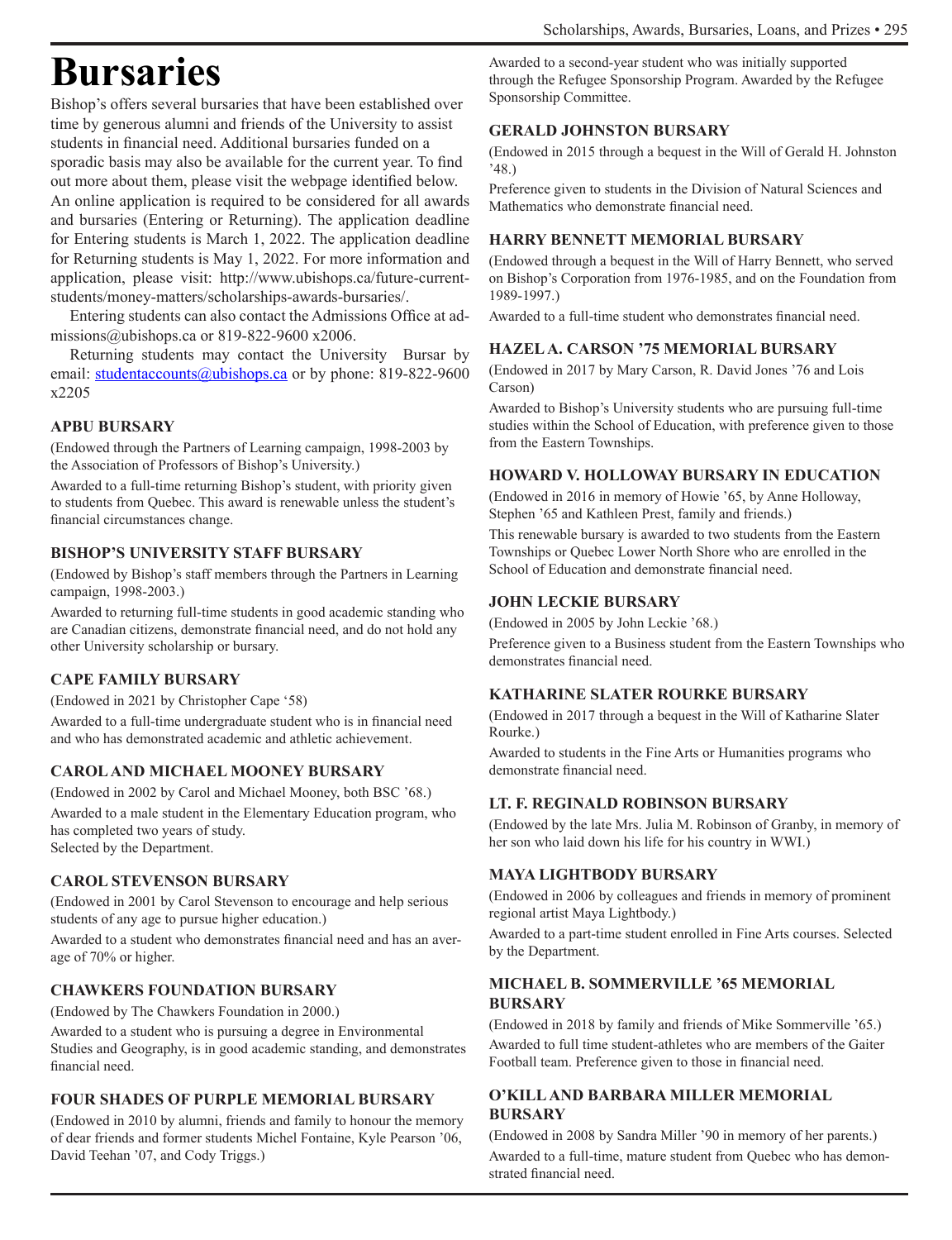### **REV. RAY JENSEN BURSARY**

(Endowed in 2017 by Rev. Ray Jensen '50.)

Awarded to Bishop's students in financial need, studying in the Liberal Arts.

### **ROGER V. HARDY BURSARY**

(Endowed in 2003 by Roger V. Hardy '93.)

Awarded to Rugby or Soccer student-athletes in good academic standing, who demonstrate financial need. A minimum of 50% will be awarded to female athletes.

### **RONALD C. LOUCKS BURSARY**

(Endowed in 2016 by Ronald C. Loucks '74 through the Leading the Way campaign.)

Awarded based on financial need, often in conjunction with a student's effort and commitment to his/her studies, the bursary will help students pursue higher education at Bishop's University.

### **ROYCE AND JANET GALE BURSARY**

(Endowed in 2018 by the late Royce Gale '49, an inspirational Sherbrooke High School teacher, an accomplished thespian (Piggery Theatre) and a generous philanthropist who made a difference in so many ways throughout his life.)

### **SEAN AND LAURA O'BRIEN BURSARY**

(Endowed in 2013 by Sean O'Brien '90 and Lara O'Brien '92.)

Awarded to a student in financial need, with preference to members of the Gaiter Football team.

### **STEWART GRAHAM MEMORIAL BURSARY**

(Endowed by family, faculty and friends of Stewart Graham '00 who passed away prematurely in 2000.)

Preference given to a continuing student from Atlantic Canada who demonstrates financial need.

### **TD BANK FINANCIAL GROUP BURSARY**

(Endowed through the Partners in Learning campaign, 1998-2003.) Awarded to full or part-time students who are Canadian residents and who demonstrate financial need. Amount may not exceed 50% of tuition fees.

### **THE JOYCE FAMILY FOUNDATION BURSARY**

(Endowed in 2016 by The Joyce Family Foundation through the Leading the Way campaign.)

Awarded to entering, full-time Canadian students or Permanent Residents who demonstrate critical financial need, high academic potential and perseverance in the face of challenges. Recipients are expected to participate in a mentoring program. Bursaries are renewable if criteria are met.

### **THOMAS & CECILE HENDY BURSARY**

(Endowed in 2017 through the Leading the Way campaign by George Hendy '68, Chair of the BU Foundation, 2010-2017, in memory of his parents.)

Awarded to one or more deserving students who demonstrate high academic achievement and financial need.

### **THOMAS E. PRICE BURSARY**

(Endowed in 1997 in memory of Thomas Price '51, DCL '82.)

Preference given to continuing student-athletes who demonstrate financial need. Application forms are available from the Athletics Department.

### **VIRGINIA COWAN MEMORIAL BURSARY**

(Endowed by family and friends in memory of Virginia Cowan '95, who passed away prematurely in 2001.)

Presented to a continuing female Business student in good academic standing who has participated widely in campus life.

### **WHITTAKER FAMILY BURSARY**

(Established in 2016 by Mr. W. Gary Whittaker '68 and other members of the Whittaker Family.)

Awarded to students who demonstrate academic potential and financial need.

### **WULFTEC INTERNATIONAL BURSARY**

(Endowed through the Partners in Learning campaign, 1998–2003.) Preference given to a student in financial need from Ayer's Cliff, Beebe, Stanstead or Rock Island.

# **Loans**

### **Provincial Loans and Bursaries**

Governmental aid is extended to students in the form of guaranteed loans, or a combination of guaranteed loans and bursaries according to the applicant's requirements. The plan is designed to give increased aid to those with greater needs. A student is eligible who:

- is a Canadian citizen or Permanent resident.
- is domiciled and has resided in their respective Provinces and meets the government regulations in regard to residency;
- has applied, in their respective province, by the required date, in which requirements of a financial nature have been established by that province.

All students coming to Bishop's University must apply for these loans through their province of residency. The home province determines final eligibility, and the University has no say in any funding calculated.

# **Research Scholarships**

An extensive list of Graduate scholarships tenable in Canada or internationally is available on the Bishop's Research website at: https://www.ubishops.ca/research-excellence/graduate-studiesstudent-research/student-research-scholarships/

# **Undergraduate Scholarships**

*For any questions, contact the Office of Research and Graduate Studies at researchoffice@ubishops.ca.*

### **NSERC UNDERGRADUATE RESEARCH AWARDS**

Awarded by application to high-performing students wishing to gain research work experience that complement their studies in an academic setting in natural sciences, mathematics or engineering. Funding of \$6,000 plus organization contribution. See the program website and the BU website for internal deadline.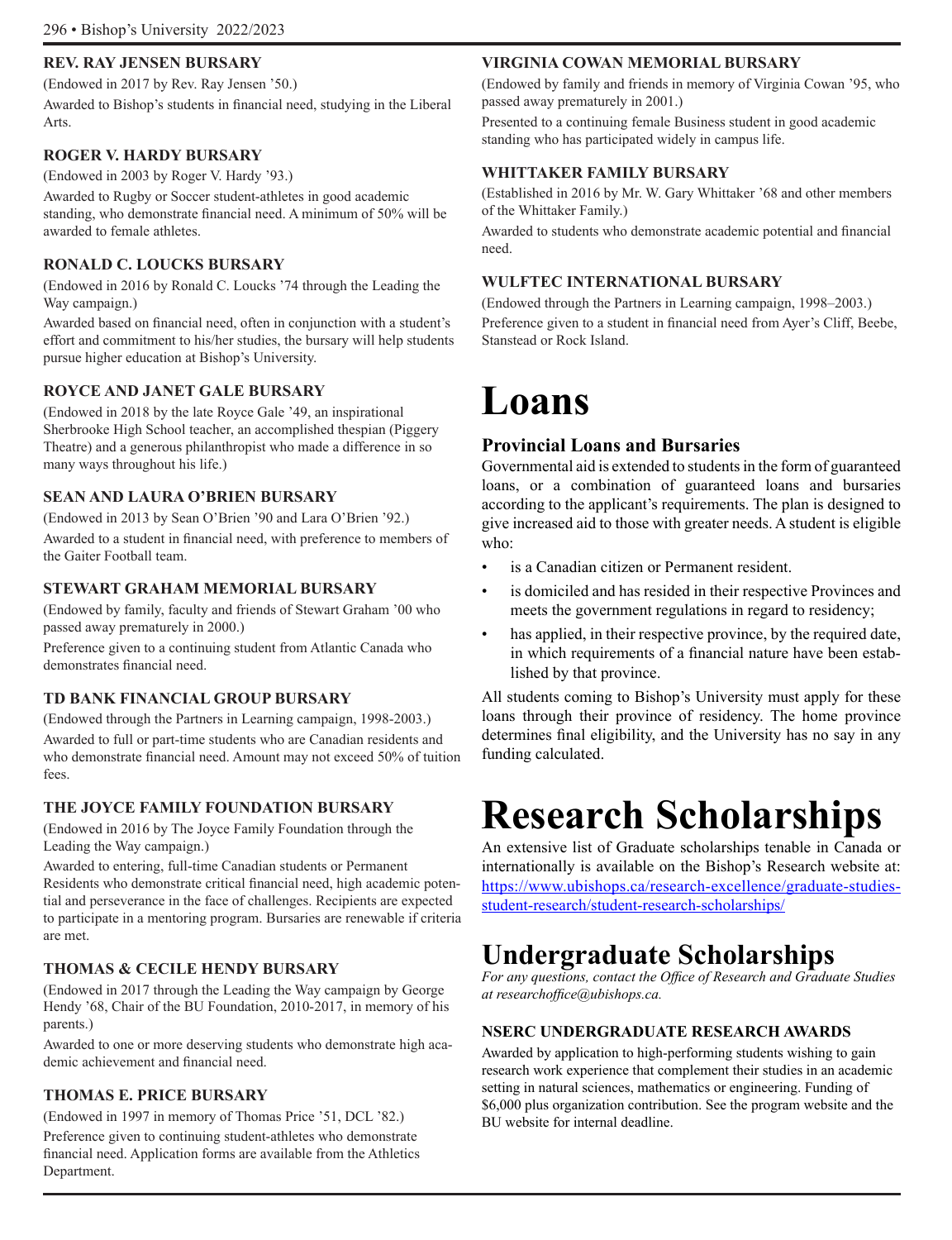### **FRQSC UNDERGRADUATE INTRODUCTION TO RE-SEARCH SCHOLARSHIPS**

Awarded by application to high-performing students wishing to gain research work experience that complement their studies in an academic setting in social sciences, humanities, arts and literature. Funding of \$5,000. See the program website and the BU website for internal deadline.

### **Master Scholarships**

*For any questions, contact the Office of Research and Graduate Studies at researchoffice@ubishops.ca.***NSERC CANADA GRADUATE SCHOLARSHIPS – MASTER'S**

Awarded by application to high-performing students pursuing master's research programs in Canada in the natural sciences or engineering. Funding of \$17,500 for 12 months, non-renewable. See the program website.

### **SSHRC CANADA GRADUATE SCHOLARSHIPS – MAS-TER'S**

Awarded by application to high-performing students pursuing master's research programs in Canada in the social sciences and humanities. Funding of \$17,500 for 12 months, non-renewable. See the program website.

### **CIHR CANADA GRADUATE SCHOLARSHIPS – MAS-TER'S**

Awarded by application to high-performing students pursuing master's research programs in Canada in all health disciplines. Funding of \$17,500 for 12 months, non-renewable. See the program website.

### **FRQNT MASTER'S SCHOLARSHIPS**

Awarded by application to high-performing students pursuing master's research programs in natural sciences, mathematics or engineering. Funding of \$17,500 per year for two years. See the program website.

### **FRQSC MASTER'S SCHOLARSHIPS**

Awarded by application to high-performing students pursuing master's research programs in social sciences, humanities, arts and literature. Funding of \$17,500 per year for two years. See the program website.

### **FRQS MASTER'S SCHOLARSHIPS**

Awarded by application to high-performing students pursuing master's research programs in human health. Funding of \$17,500 per year for two years. See the program website.

### **FONDATION ARBOUR MASTER'S SCHOLARSHIPS**

Awarded by application to high-performing students pursuing master's research programs in Computer Sciences and Physics & Astronomy. A key component of the application is social involvement and financial needs. Funding of \$13,000 for 12 months, renewable once. See the program website and the BU website for internal deadline.

### **INSTITUT DE RECHERCHE ROBERT-SAUVÉ EN SAN-TÉ ET EN SÉCURITÉ DU TRAVAIL MASTER'S SCHO-LARSHIPS**

Awarded by application to high-performing students pursuing master's research programs dealing with the prevention of industrial accidents and occupational diseases of the rehabilitation of affected workers. Funding of \$16,625 per year for two years. See the program website.

### **Canada-US Fulbright Scholarships**

www.fulbright.ca

Canadian students may apply for a Fulbright Scholarship to enter a graduate program at a university in the USA.

### **Government of Canada, Department of Foreign Affairs and International Trade, and the Canadian Bureau of International Education**

www.scholarships.gc.ca and www.cbie.ca

### **International Scholarships for graduate study and research offered to Canadians to study abroad**

Fonds de recherche du Québec

### **Doctoral Scholarships**

*For any questions, contact the Office of Research and Graduate Studies at researchoffice@ubishops.ca.***TRI-AGENCY VANIER CANA-**

### **DA GRADUATE SCHOLARSHIPS**

Awarded by application to high-performing students pursuing doctoral research programs in Canada. Funding of \$50,000 per year for three years. See the program website.

### **TRI-AGENCY CANADA GRADUATE SCHOLARSHIPS – DOCTORAL PROGRAM**

Awarded by application to high-performing students pursuing doctoral research programs in Canada. Funding of \$35,000 per year for three years. See the program website.

### **NSERC POSTGRADUATE SCHOLARSHIPS – DOCTOR-AL PROGRAM**

Awarded by application to high-performing students pursuing doctoral research programs in the natural sciences or engineering. Funding of \$21,000 per year for three years. See the program website.

### **SSHRC DOCTORAL FELLOWSHIPS**

Awarded by application to high-performing students pursuing doctoral research programs in the social sciences and humanities. Funding of \$20,000 per year for four years. See the program website.

### **FRQNT DOCTORAL SCHOLARSHIPS**

Awarded by application to high-performing students pursuing doctoral research programs in natural sciences, mathematics or engineering. Funding of \$21,000 per year for four years. See the program website.

### **FRQSC DOCTORAL SCHOLARSHIPS**

Awarded by application to high-performing students pursuing doctoral research programs in social sciences, humanities, arts and literature. Funding of \$21,000 per year for four years. See the program website.

### **FRQS DOCTORAL TRAINING**

Awarded by application to high-performing students pursuing doctoral research programs in human health. Funding of \$21,000 per year for four years. See the program website.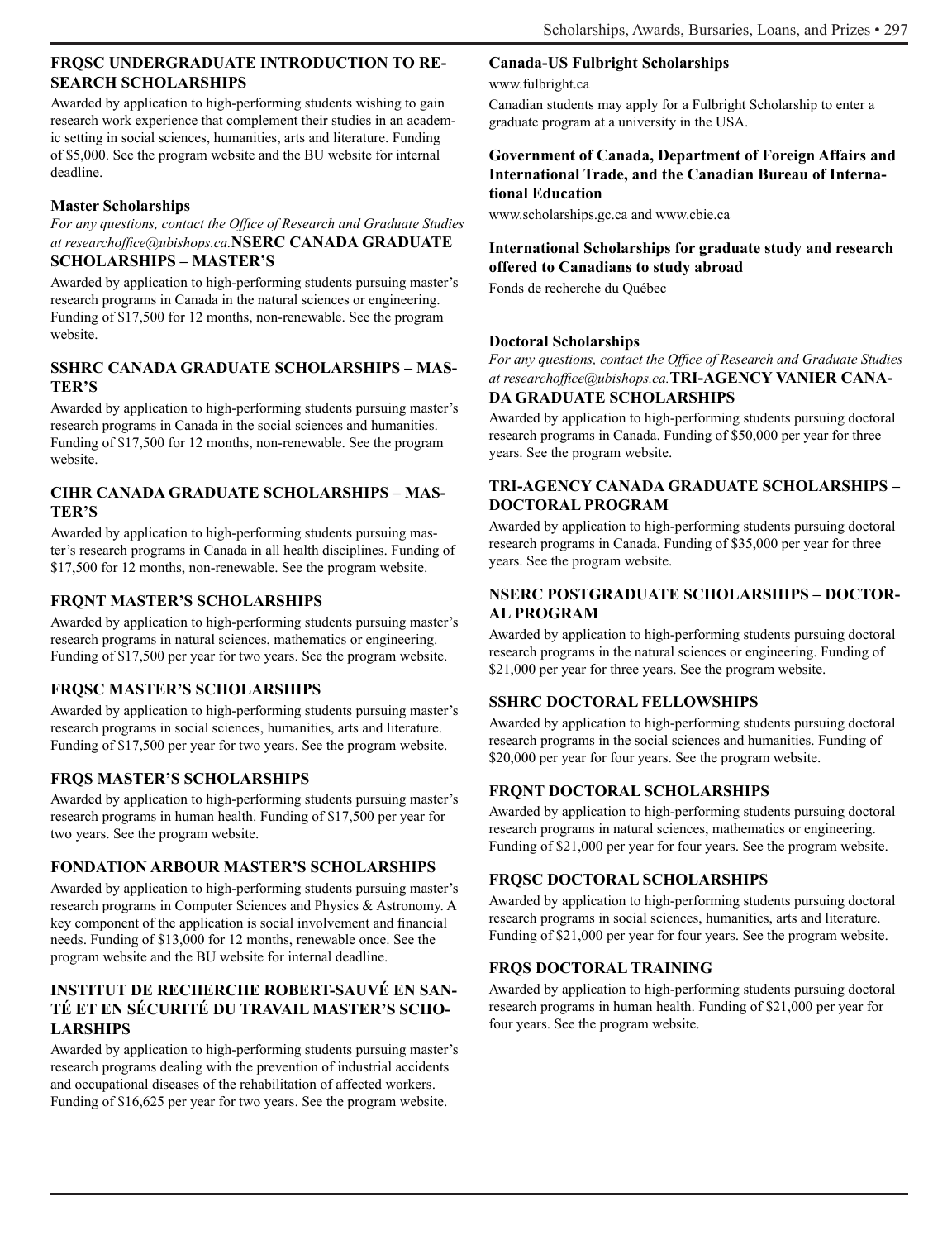### **INSTITUT DE RECHERCHE ROBERT-SAUVÉ EN SAN-TÉ ET EN SÉCURITÉ DU TRAVAIL DOCTORAL SCHO-LARSHIPS**

Awarded by application to high-performing students pursuing doctoral research programs dealing with the prevention of industrial accidents and occupational diseases of the rehabilitation of affected workers. Funding of \$19,950 per year for four years. See the program website.

### **Postdoctoral Scholarships**

*For any questions, contact the Office of Research and Graduate Studies at researchoffice@ubishops.ca.***TRI-AGENCY BANTING POST-DOCTORAL FELLOWSHIPS** 

Awarded by application to high-performing students pursuing postdoctoral research programs in Canada. Funding of \$70,000 per year for two years. See the program website.

### **NSERC POSTDOCTORAL FELLOWSHPS PROGRAM**

Awarded by application to high-performing students pursuing postdoctoral research programs in the natural sciences or engineering. Funding of \$45,000 per year for two years. See the program website.

### **SSHRC POSTDOCTORAL FELLOWSHIPS**

Awarded by application to high-performing students pursuing postdoctoral research programs in the social sciences and humanities. Funding of \$45,000 per year for two years. See the program website.

### **CIHR FELLOWSHIPS PROGRAM**

Awarded by application to high-performing students pursuing postdoctoral research programs in human health. Funding of up to \$60,000 per year. See the program website.

### **FRQNT POSTDOCTORAL RESEARCH SCHOLARSHIP**

Awarded by application to high-performing students pursuing postdoctoral research programs in natural sciences, mathematics or engineering. Funding of \$45,000 per year for two years. See the program website.

### **FRQSC POSTDOCTORAL SCHOLARSHIPS**

Awarded by application to high-performing students pursuing postdoctoral research programs in social sciences, humanities, arts and literature. Funding of \$45,000 per year for two years. See the program website.

### **FRQS POSTDOCTORAL TRAINING**

Awarded by application to high-performing students pursuing postdoctoral research programs in human health. Funding of \$45,000 per year for two years. See the program website.

### **INSTITUT DE RECHERCHE ROBERT-SAUVÉ EN SAN-TÉ ET EN SÉCURITÉ DU TRAVAIL POSTDOCTORAL SCHOLARSHIPS**

Awarded by application to high-performing students pursuing postdoctoral research programs dealing with the prevention of industrial accidents and occupational diseases of the rehabilitation of affected workers. Funding of \$45,000 per year for two years. See the program website.

*\*\*\*All information in this section is subject to change* 

# **Prizes**

Bishop's offers several prizes that have been established over time by generous alumni and friends of the University. Additional prizes funded on a sporadic basis may also be available for the current year. To find out more about them, please visit:

### *http://www.ubishops.ca/future-current-students/money-matters/ scholarships-awards-bursaries/.*

To be eligible for any prize, students must be in an Honours or a major program and must have completed a minimum of 30 credits at Bishop's University. There are two major categories of prizes: University-wide prizes, for which students in any program may compete; and Departmental proficiency prizes, which are awarded for excellence in a particular discipline or program.

To be eligible for a university-wide prize, a student must have a minimum cumulative average of 80% over all courses completed. A graduating student must have completed at least 60 credits at Bishop's University; a non-graduating student must have completed a minimum of 30 credits at Bishop's.

To be eligible for any Departmental prize, a student must have completed at least 30 credits at Bishop's University and must have a minimum average of 80% in courses in the discipline (or accepted cognate courses).

Where non-academic criteria are included in the specifications for a prize, students with a minimum average of 75% may be considered eligible.

# **University-wide Prizes**

### **HON. G. HOWARD FERGUSON CUP**

The student of the graduating class who has made the greatest contribution to the life of the University is to have his or her name inscribed on the cup donated by the late Hon. G. Howard Ferguson and is to receive a certificate appropriate to such a distinction. Such an award shall take into consideration:

- (a) high academic standing
- (b) proficiency in representing the University in athletic and other activities
- (c) qualities of character and leadership

### **GOVERNOR GENERAL'S GOLD MEDAL**

Awarded for outstanding academic proficiency in a Master's program.

### **GOVERNOR GENERAL'S SILVER MEDAL**

Awarded to the student standing first in the final year of his/her undergraduate program.

### **CHIEF JUSTICE GREENSHIELDS PRIZE**

This prize is awarded to the winner of the Hon. G. Howard Ferguson Cup.

### **COLONEL ARTHUR MILLS PRIZE**

Awarded to a first-year student with a high academic standing who has made the most valuable contribution to the extra-curricular life of the University.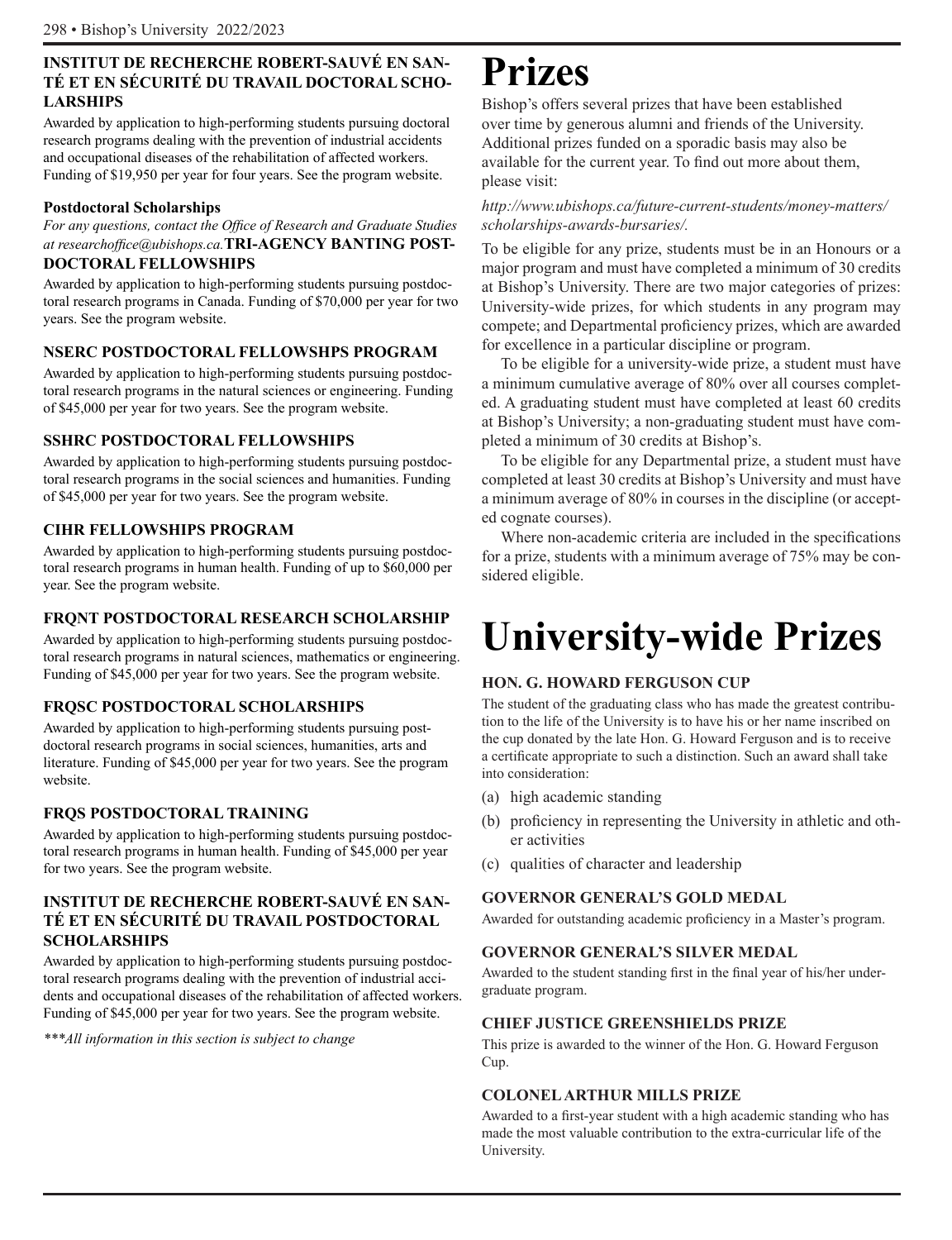### **CHARLES A. SHEARSON MEMORIAL PRIZE**

(Endowed by the late Dr. William Shearson, Professor Emeritus, in memory of his father.)

Awarded to a student in neither the first nor final year, with high academic standing, who has made a contribution to the life of the University, represented the University in athletic and other activities and who shows qualities of character and leadership.

### **ST. MARK'S CHAPEL PRIZE**

Awarded to a student of proven academic ability who, in the opinion of the Friends of St. Mark's, has contributed to the life of the University through significant participation in the St. Mark's community.

### **STRATHCONA FOUNDATION PLAQUE**

Awarded to the athlete of the graduating year with the highest academic standing, who has represented the University in intercollegiate competition.

### **VICE-CHANCELLOR'S PRIZE**

Awarded for outstanding academic proficiency in the final year of an undergraduate program.

### **NORMAN WEBSTER PRIZE**

(Endowed by Norman Webster '62, DCL '85.)

Awarded to a student graduating in two areas of specialization (e.g. double honours, double major, major and minor, or a double concentration in the B.B.A. Program), with high academic standing, and who has made a significant contribution to University life through participation in athletics or other extracurricular activities.

### **RACHELLE WRATHMALL PRIZE**

Awarded to the graduating female student from the Eastern Townships with the highest academic average.

# **Departmental Proficiency Prizes**

# **Art History**

### **UNDERGRADUATE PRIZE IN ART HISTORY**

Awarded to the top returning student in Art History. Funded by Bishop's University alumni and friends.

### **UNIVERSITY PRIZE IN ART HISTORY**

Awarded to the top graduating student in Art History. Funded by Bishop's University alumni and friends.

# **Arts Administration**

### **UNDERGRADUATE PRIZE IN ARTS ADMINISTRATION**

Awarded to the top returning student in Arts Administration. Funded by Bishop's University alumni and friends.

### **UNIVERSITY PRIZE IN ARTS ADMINISTRATION**

Awarded to the top graduating student in Arts Administration. Funded by Bishop's University alumni and friends.

# **Biochemistry**

### **SOCIETY OF CHEMICAL INDUSTRY PRIZE IN BIOCHEMISTRY**

Awarded to the graduating student with the highest standing in Honours Biochemistry.

### **UNDERGRADUATE PRIZE IN BIOCHEMISTRY**

Awarded to the top returning student in Biochemistry. Funded by Bishop's University alumni and friends.

### **UNIVERSITY PRIZE IN BIOCHEMISTRY**

Awarded to the top graduating student in Biochemistry. Funded by Bishop's University alumni and friends.

# **Biological Sciences**

### **ARTHUR N. LANGFORD PRIZE**

Awarded in the name of Emeritus Professor A.N. Langford to an outstanding graduating student in Biology.

### **SUSANNA LEE MEMORIAL PRIZE**

Awarded in memory of Susanna Lee '97 to a graduating student in Biology who intends to pursue either graduate studies or further education in the allied health sciences.

### **J.K. LOWTHER PRIZE**

Awarded in memory of Professor J.K. Lowther to a graduating student of high academic standing who is judged to show special interest in the field of Ecology.

### **LEO SEPP PRIZE**

Awarded in memory of Professor Leo Sepp to a Biology student in his or her second program year on the basis of general proficiency.

### **UNDERGRADUATE PRIZE IN BIOLOGICAL SCIENCES**

Awarded to the top returning student in Biological Sciences. Funded by Bishop's University alumni and friends.

### **UNIVERSITY PRIZE IN BIOLOGICAL SCIENCES**

Awarded to the top graduating student in Biological Sciences. Funded by Bishop's University alumni and friends.

## **Business Administration**

### **EY PRIZE IN ACCOUNTING**

Awarded to an accounting student going into his/her final year of study, who has demonstrated perseverance and actively participated in accounting-related activities. Selected by faculty members in the Accounting Concentration.

### **EY PRIZE IN ACCOUNTING – TOP STUDENT**

(Endowed in 2006 by Ernst & Young and Bishop's graduates who work at the firm.)

Awarded to the student going into his/her final year of study who holds the highest average in Accounting courses (minimum of 5 courses) and who is planning to pursue a CPA designation.

### **EY PRIZE IN MARKETING & ENTREPRENEURSHIP**

Awarded to a marketing and entrepreneurship student entering their penultimate or final year, with excellent academic standing.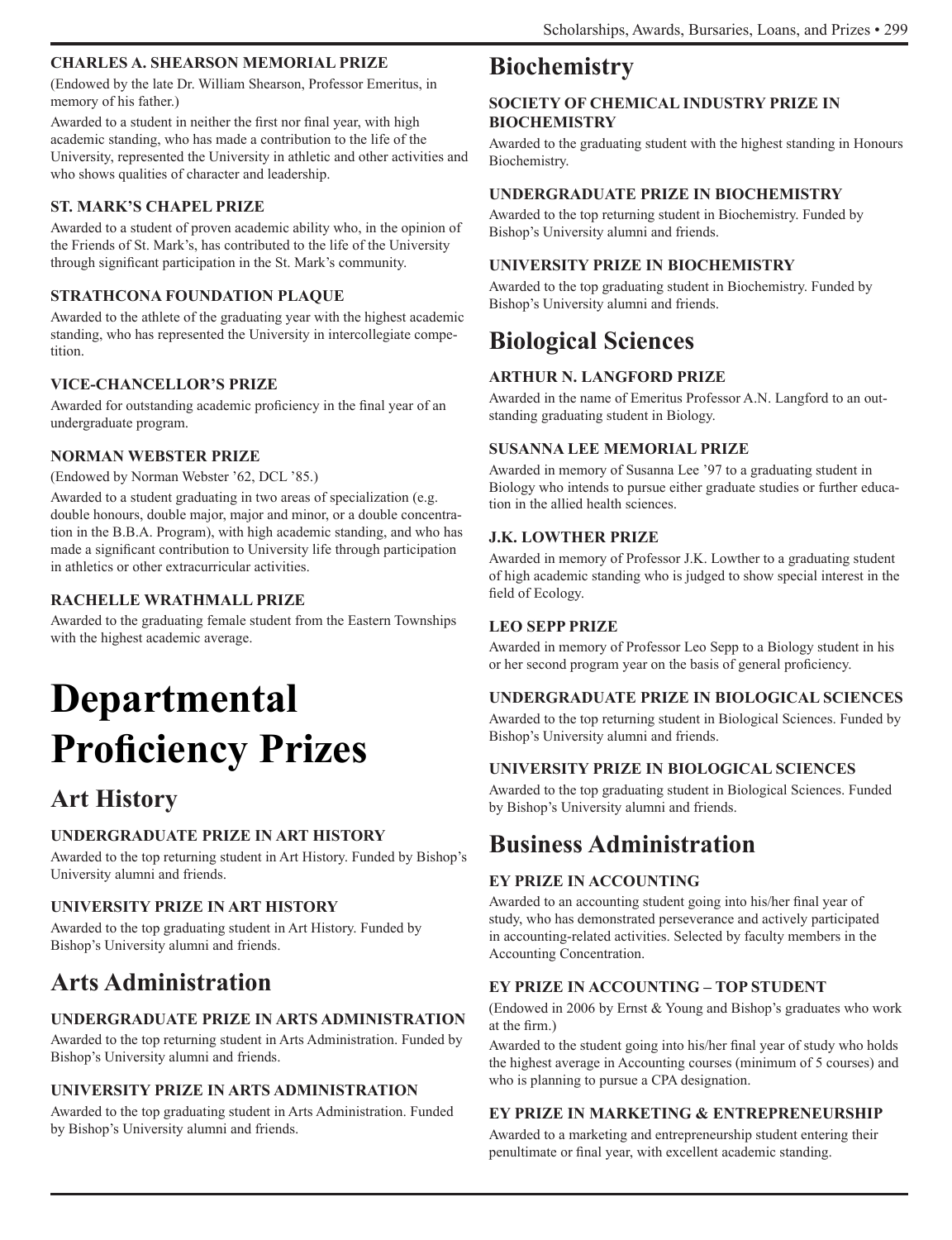### **JOHN B. FELLOWES MEMORIAL PRIZE**

Awarded for high proficiency in Business Administration to a student who, in the opinion of the Division, has made a significant contribution to the work of the class.

### **CHARLES KINGSMILL '67 MEMORIAL PRIZE**

Awarded for high proficiency in Business Administration to a student in the graduating year who, in the opinion of the Division, has made a significant contribution to the work of the class.

### **UNDERGRADUATE PRIZE IN BUSINESS (ACCOUNTING)**

Awarded to the top returning student in Business Administration (Accounting). Funded by Bishop's University alumni and friends.

### **UNDERGRADUATE PRIZE IN BUSINESS (B.A. MAJOR)**

Awarded to the top returning student in Business Administration (B.A. Major). Funded by Bishop's University alumni and friends.

### **UNDERGRADUATE PRIZE IN BUSINESS (FINANCE)**

Awarded to the top returning student in Business Administration (Finance). Funded by Bishop's University alumni and friends.

### **UNDERGRADUATE PRIZE IN BUSINESS (GENERAL)**

Awarded to the top returning student in Business Administration (General). Funded by Bishop's University alumni and friends.

### **UNDERGRADUATE PRIZE IN BUSINESS (GLOBAL MANAGEMENT & LEADERSHIP)**

Awarded to the top returning student in Business Administration (Global Management and Leadership). Funded by Bishop's University alumni and friends.

### **UNDERGRADUATE PRIZE IN BUSINESS (MARKETING & ENTREPRENEURSHIP)**

Awarded to the top returning student in Business Administration (Marketing and Entrepreneurship). Funded by Bishop's University Alumni and friends.

### **UNIVERSITY PRIZE IN BUSINESS (ACCOUNTING)**

Awarded to the top graduating student in Business Administration (Accounting). Funded by Bishop's University alumni and friends.

### **UNIVERSITY PRIZE IN BUSINESS (B.A. MAJOR)**

Awarded to the top graduating student in Business Administration (B.A. Major). Funded by Bishop's University alumni and friends.

### **UNIVERSITY PRIZE IN BUSINESS (FINANCE)**

Awarded to the top graduating student in Business Administration (Finance). Funded by Bishop's University alumni and friends.

### **UNIVERSITY PRIZE IN BUSINESS (GENERAL)**

Awarded to the top graduating student in Business Administration (General). Funded by Bishop's University alumni and friends.

### **UNIVERSITY PRIZE IN BUSINESS (GLOBAL MANAGEMENT & LEADERSHIP)**

Awarded to the top graduating student in Business Administration (Global Management and Leadership). Funded by Bishop's University alumni and friends.

### **PRINCE OF WALES PRIZE**

Awarded to outstanding students in courses given in the Department of Classical Studies.

### **UNDERGRADUATE PRIZE IN CLASSICAL STUDIES**

Awarded to the top returning student in Classical Studies. Funded by

### **UNIVERSITY PRIZE IN CLASSICAL STUDIES**

Awarded to the top graduating student in Classical Studies. Funded by

# **Computer Science**

### **COMPUTER SCIENCE FACULTY APPRECIATION PRIZE**

Awarded by the faculty members of the Computer Science Department to a Computer Science student who has made the greatest contribution to the life of the Department.

### **UNDERGRADUATE PRIZE IN COMPUTER SCIENCE**

Awarded to the top returning student in Computer Science. Funded by Bishop's University alumni and friends.

### **UNIVERSITY PRIZE IN BUSINESS (MARKETING &**

**ENTREPRENEURSHIP)**

Awarded to the top graduating student in Business Administration (Marketing and Entrepreneurship). Funded by Bishop's University alumni and friends.

### **Chemistry**

### **CANADIAN SOCIETY FOR CHEMISTRY SILVER MEDAL**

Awarded to the student standing at the top of the penultimate year in an Honours Chemistry program.

### **ALBERT KUEHNER MEMORIAL PRIZE IN CHEMISTRY**

Awarded to a graduating student with high standing in Chemistry.

### **SOCIETY OF CHEMICAL INDUSTRY PRIZE IN CHEMISTRY**

 Awarded to the graduating student with highest standing in Honours Chemistry.

### **UNDERGRADUATE PRIZE IN CHEMISTRY**

Awarded to the top returning student in Chemistry. Funded by Bishop's University alumni and friends.

### **UNIVERSITY PRIZE IN CHEMISTRY**

Awarded to the top graduating student in Chemistry. Funded by Bishop's University alumni and friends.

## **Classical Studies**

### **MACKIE PRIZE**

(Established in 1848 by the Rev. Dr. James Mackie (AB Canterbury), an official in the Diocese of Quebec.)

Awarded to an outstanding graduating student in Classical Studies.

Bishop's University alumni and friends.

Bishop's University alumni and friends.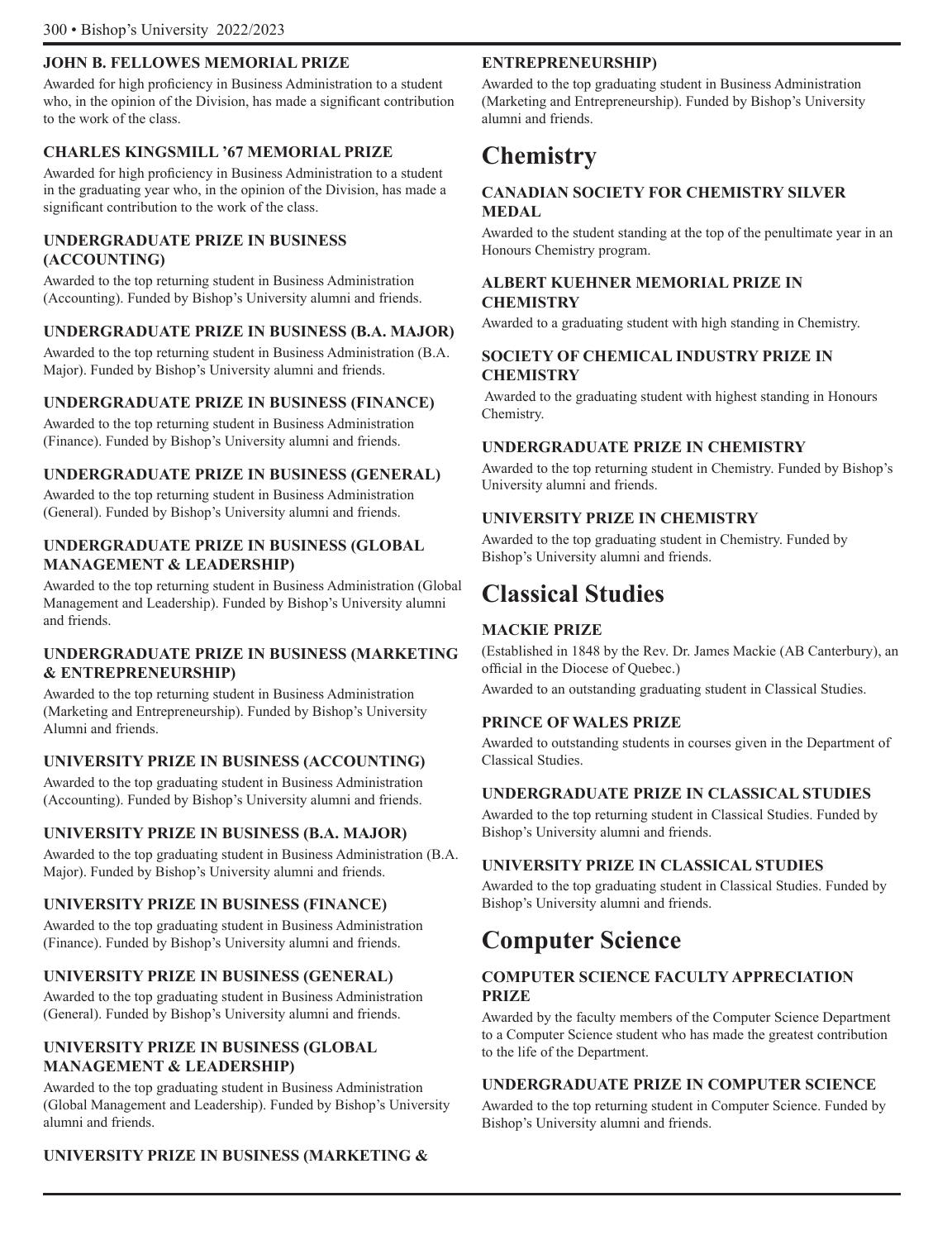### **UNIVERSITY PRIZE IN COMPUTER SCIENCE**

Awarded to the top graduating student in Computer Science. Funded by Bishop's University alumni and friends.

# **Drama**

### **BARD PRIZE**

Awarded to a Drama student entering second year, who has achieved high academic standing and made a significant contribution to Departmental productions.

### **MICHAEL C. BOISVERT MEMORIAL PRIZE**

(Endowed by colleagues, friends and family in memory of Michael C. Boisvert, Technical Director of Centennial Theatre from 1987 to 1994.) Awarded to a student with high academic standing in neither first nor final year, who in the judgment of the Department has demonstrated proficiency in technical theatre production.

### **JANE QUINTIN MITCHELL PRIZE IN DRAMA**

(Endowed in 1965 by Dr. and Mrs. T.J. Quintin in memory of their daughter.)

Awarded to a second or third year student, with Dramatic Literature as one of their subjects, who has shown talent and interest in some practical aspect of play production in the University theatre. Selected by the Department.

### **DAVID RITTENHOUSE PRIZE IN DRAMA**

(Endowed in 2011 by friends and family following David's passing.) Awarded to a graduating student(s) in Drama, chosen by the Department, who has demonstrated exceptional dedication to the craft of theatre at Bishop's University.

### **UNDERGRADUATE PRIZE IN DRAMA**

Awarded to the top returning student in Drama. Funded by Bishop's University alumni and friends.

### **UNIVERSITY PRIZE IN DRAMA**

Awarded to the top graduating student in Drama. Funded by Bishop's University alumni and friends.

# **Economics**

### **PRIZE FOR EXCELLENCE IN ECONOMIC RESEARCH**

Awarded to the student with an outstanding essay in the area of economic theory. Funded by the Cormier Centre Trust.

### **JOHN W.Y. SMITH PRIZE**

Awarded for high proficiency in Economics.

### **UNDERGRADUATE PRIZE IN ECONOMICS**

Awarded to the top returning student in Economics. Funded by Bishop's University alumni and friends.

### **UNIVERSITY PRIZE IN ECONOMICS**

Awarded to the top graduating student in Economics. Funded by Bishop's University alumni and friends.

### **Education**

### **CHARLES MCBURNEY PRIZE**

Endowed by Mrs. Charles McBurney in memory of her husband and awarded for the highest proficiency in Practice Teaching at the Secondary level.

### **WILLIAM L. SHURTLEFF PRIZE FOR ACADEMIC ACHIEVEMENT**

Provided by the William L. Shurtleff Fund, and awarded to an outstanding graduating student in the B.A. Major in Educational Studies.

### **WILLIAM L. SHURTLEFF PRIZE FOR PRACTICE TEACHING - ELEMENTARY**

Provided by the William L. Shurtleff Fund, and awarded for highest proficiency in Practice Teaching at the Elementary level.

### **UNDERGRADUATE PRIZE IN ELEMENTARY EDUCATION**

Awarded to the top returning student in Elementary Education. Funded by Bishop's University alumni and friends.

### **UNDERGRADUATE PRIZE IN SECONDARY EDUCATION**

Awarded to the top returning student in Secondary Education. Funded by Bishop's University alumni and friends.

### **UNIVERSITY PRIZE IN ELEMENTARY EDUCATION**

Awarded to the top graduating student in Elementary Education. Funded by Bishop's University alumni and friends.

### **UNIVERSITY PRIZE IN SECONDARY EDUCATION**

Awarded to the top graduating student in Secondary Education. Funded by Bishop's University alumni and friends.

### **JOHN S. VISSER MEMORIAL PRIZE IN EDUCATION AND FRENCH**

(Endowed in memory of John S. Visser '42, Dip. Ed. '45.) Awarded to a graduating student in Education and French who, in the opinion of the Departments concerned, has demonstrated excellent French-teaching ability.

# **English**

### **JIM FERRABEE MEMORIAL PRIZE IN JOURNALISM**

(Endowed in 2010 by family and friends in memory of Jim Ferrabee '57. Jim enjoyed a successful career in journalism and was one of the University's most dedicated volunteers and supporters right up until his death in January 2010.)

Awarded to a student(s) for the best work submitted in a Journalism course. Selected by the English Department.

### **MACKIE PRIZE IN ENGLISH**

(Established in 1848 by the Rev. Dr. James Mackie (AB Canterbury), an official in the Diocese of Quebec.)

Awarded to an outstanding graduating student in honours English.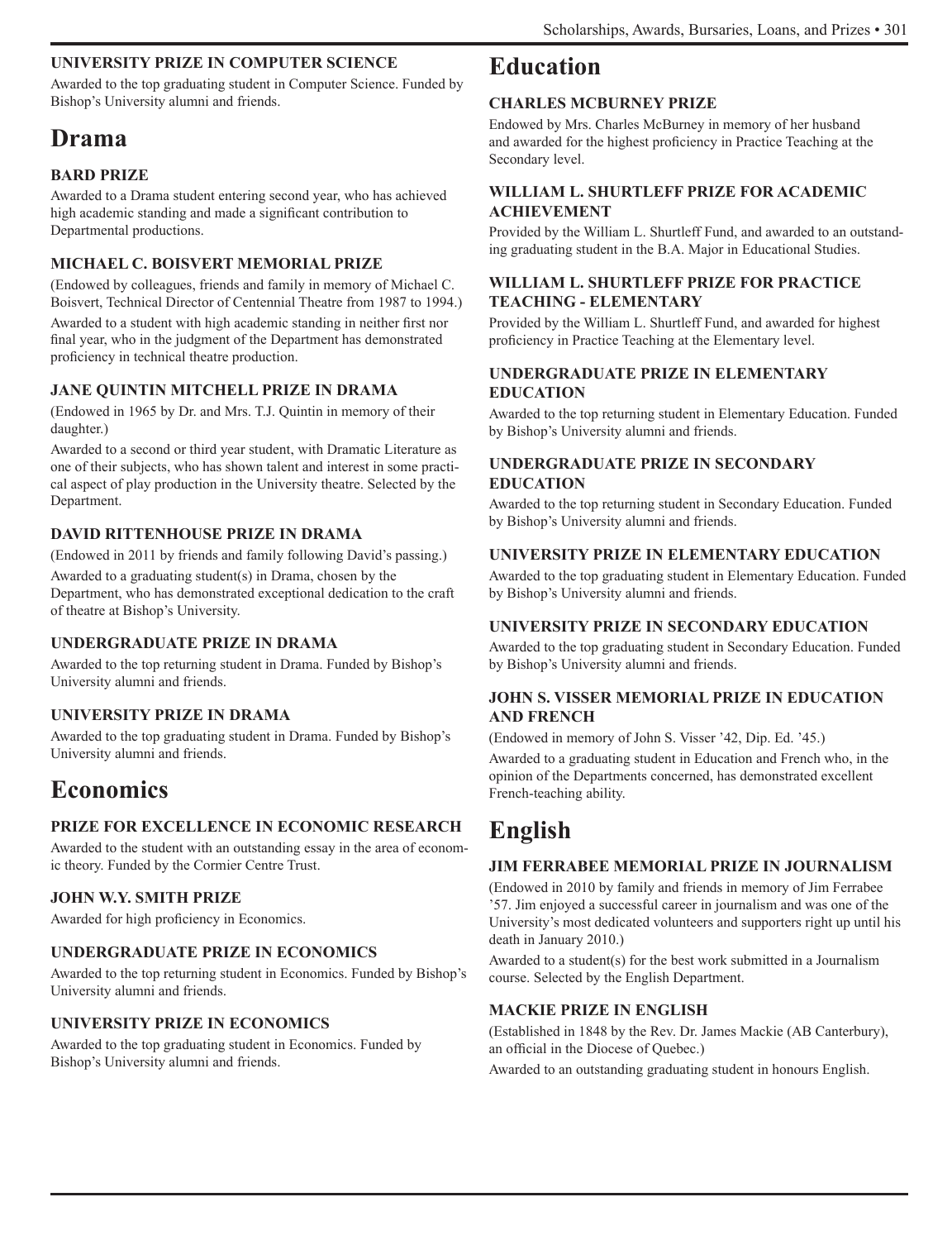### **F.E. MEREDITH MEMORIAL PRIZE**

(Endowed by the late W.C.J. Meredith, Esq., Q.C., M.A., D.C.L., in memory of his father F.E. Meredith, Q.C., L.L.D., D.C.L., who was Chancellor of the University from 1926 to 1932.) Awarded to a graduating student in an English program who is an exemplary writer. Selected by the Department.

### **SHAUNA MURRAY MEMORIAL PRIZE**

(Established in 1994 by family and friends in memory of Shauna Murray, Professor of English at Bishop's from 1970-1982.)

Awarded at Convocation to the student chosen by the members of the English Department who submits the best English honours thesis, and who is not otherwise receiving a Departmental award.

### **JOANNE NORMAN PRIZE IN MEDIEVAL STUDIES**

(Endowed in 2007 by family and friends of Joanne Norman, Professor of English at Bishop's from 1990-2007.)

Awarded to the student who submits the best essay in Medieval Studies. Chosen by the Department.

### **ARCHDEACON F.G. SCOTT PRIZE**

(Established in 1881 by recognized confederation poet F.G. Scott, B.A. 1881, M.A. 1884, D.C.L. 1901, to encourage creative writing. After his death in 1944, his family endowed the prize in his name.)

### **STANMIL PRIZE FOR EXCELLENCE IN WRITING**

Awarded through the G.H. Stanley Mills Memorial Trust for excellence in writing. Selected by the English Department.

### **UNDERGRADUATE PRIZE IN ENGLISH**

Awarded to the top returning student in English. Funded by Bishop's University alumni and friends.

### **UNIVERSITY PRIZE IN ENGLISH**

Awarded to the top graduating student in English. Funded by Bishop's University alumni and friends.

### **GLEN WICKENS PRIZE IN FILM STUDIES**

(Endowed in 2012 to mark the retirement of Dr. Glen Wickens from the English Department after 30 years of exceptional service, 1982-2012. Students and colleagues admired Dr. Wickens for his commitment and leadership. In later years, he was instrumental in developing the popular Film Studies concentration.)

Awarded to an outstanding graduating student in the Film Studies Program. Selected by the English Department.

# **Environment and Geography**

### **THE CANADIAN ASSOCIATION OF GEOGRAPHERS PRIZE**

Awarded to an outstanding graduating student in an Environment and Geography honours or major program.

### **UNDERGRADUATE PRIZE IN ENVIRONMENT AND GEOGRAPHY**

Awarded to the top returning student in Environment and Geography. Funded by Bishop's University alumni and friends.

### **UNIVERSITY PRIZE IN ENVIRONMENT AND GEOGRAPHY**

Awarded to the top graduating student in Environment and Geography. Funded by Bishop's University alumni and friends.

### **Études françaises et québécoises**

### **AMBASSADOR OF SWITZERLAND PRIZE IN FRENCH**

A book prize awarded to a final year student who obtains a high standing in French.

### **LIEUTENANT RODDIE LEMIEUX PRIZE**

Awarded for proficiency in French Literature, in memory of Bishop's student, Roddie Lemieux, who was killed in World War I.

### **UNDERGRADUATE PRIZE IN ÉTUDES FRANÇAISES ET QUÉBÉCOISES**

Awarded to the top returning student in Études françaises et québécoises. Funded by Bishop's University alumni and friends.

### **UNIVERSITY PRIZE IN ÉTUDES FRANÇAISES ET QUÉBÉCOISES**

Awarded to the top graduating student in Études françaises et québécoises. Funded by Bishop's University alumni and friends.

### **Fine Arts**

### **WANDA ROZYNSKA PRIZE IN FINE ARTS**

(Endowed by the late Wanda and Stanley Rozynski, who believed that life would not be possible without art.)

Preference given to a student(s) in Fine Arts who has shown the aptitude and desire necessary to pursue a Studio Honours Degree. Selected by the Department.

### **UNDERGRADUATE PRIZE IN FINE ARTS**

Awarded to the top returning student in Fine Arts. Funded by Bishop's University alumni and friends.

### **UNIVERSITY PRIZE IN FINE ARTS**

Awarded to the top graduating student in Fine Arts. Funded by Bishop's University alumni and friends.

## **German Studies**

### **AMBASSADOR OF SWITZERLAND PRIZE IN GERMAN**

A book prize awarded to a final year student who obtains a high standing in German.

### **FEDERAL REPUBLIC OF GERMANY PRIZE IN GERMAN**

A book prize awarded for proficiency in German by the Montreal Consul General of the Federal Republic of Germany.

### **REPUBLIC OF AUSTRIA PRIZE**

A book prize awarded for proficiency in German by the Montreal Consul General of Austria.

# **Hispanic Studies**

### **AMBASSADOR OF SPAIN PRIZE**

A book prize awarded to a graduating student with high academic standing in a minor in Hispanic Studies.

### **HISPANIC STUDIES PRIZE**

A book prize awarded to a graduating student obtaining a high standing in a major in Hispanic Studies.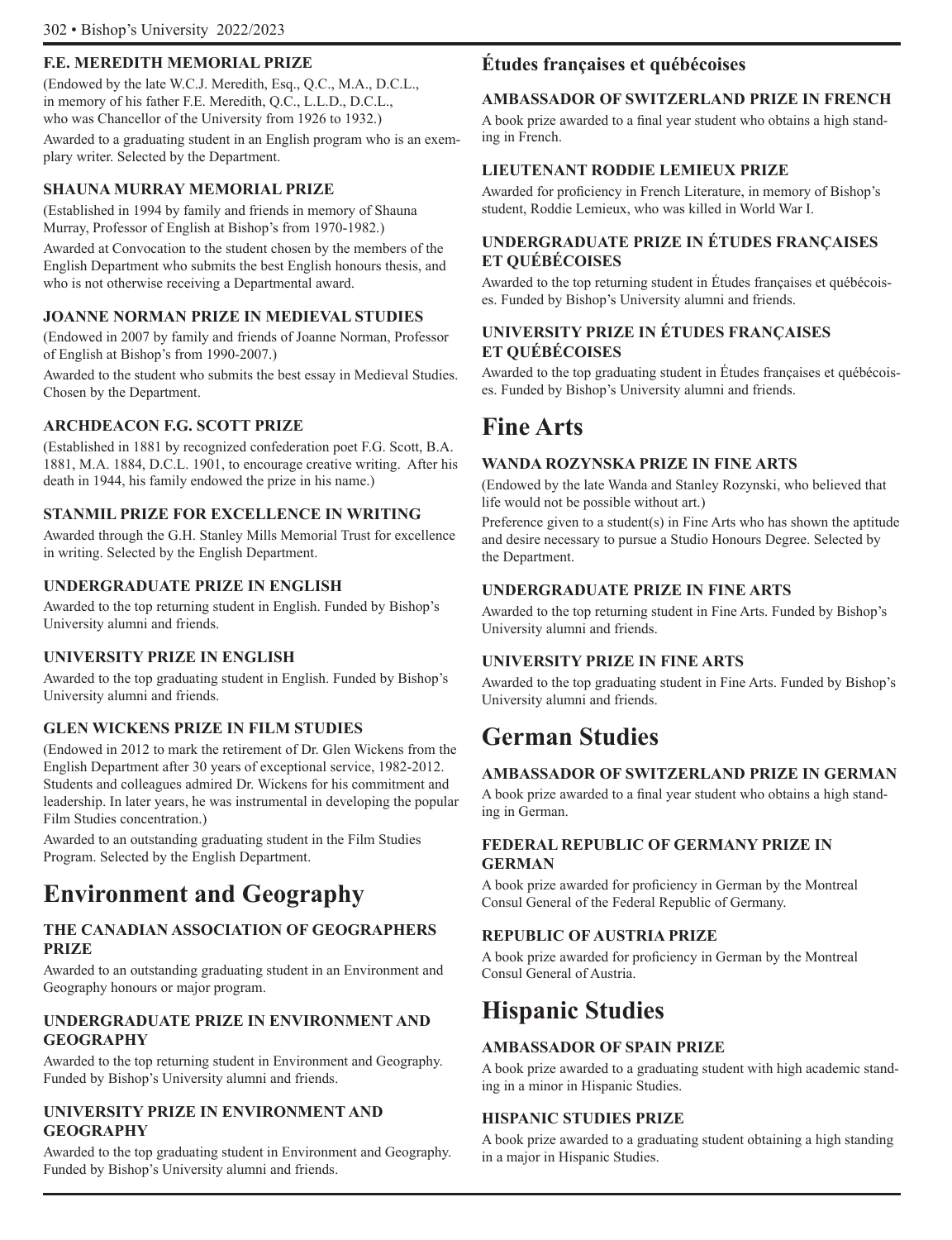### **MUNDO HISPANO PRIZE**

A book prize awarded to a non-graduating student with high academic standing in either a major or minor in Hispanic Studies.

# **History**

### **ROBIN BURNS MEMORIAL BOOK PRIZE**

(Established in 2010 in memory of Professor Robin Burns, dedicated teacher and scholar in the Department of History, 1979-1998.)

Awarded to a first year Double Major Social Studies and Secondary Education student for the best essay in History. The recipient will receive a scholarly book of critical acclaim on History or a related field. Funded by the Department of History.

### **MALCOLM AND EVELYN DOAK PRIZE IN HISTORY**

(Established by family with love and in honour of the 50th wedding anniversary of Malcolm '24 and Evelyn '26 Doak.)

Awarded to the undergraduate who presents the best essay on one of four historical topics assigned at the beginning of the academic year.

### **RODERICK THALER MEMORIAL PRIZE**

Awarded to a graduating student in History on the recommendation of the Department.

### **UNDERGRADUATE PRIZE IN HISTORY**

Awarded to the top returning student in History. Funded by Bishop's University alumni and friends.

### **UNIVERSITY PRIZE IN HISTORY**

Awarded to the top graduating student in History. Funded by Bishop's University alumni and friends.

### **BILL AND CATHERINE YOUNG PRIZE IN HISTORY**

(Endowed in 1999 by former Bishop's staff members Dave and Mary Ellen Young, in memory of David's parents.)

Awarded for the best essay submitted for a History course by a first-year student in either a major or an honours History program, upon recommendation of the faculty in the Department.

# **Liberal Arts**

### **UNDERGRADUATE PRIZE IN LIBERAL ARTS**

Awarded to the top returning student in Liberal Arts. Funded by Bishop's University alumni and friends.

### **UNIVERSITY PRIZE IN LIBERAL ARTS**

Awarded to the top graduating student in Liberal Arts. Funded by Bishop's University alumni and friends.

# **Mathematics**

### **IRVING PRIZE**

Awarded to the first-year student with the highest marks in Mathematics.

### **UNDERGRADUATE PRIZE IN MATHEMATICS**

Awarded to the top returning student in Mathematics. Funded by Bishop's University alumni and friends.

### **UNIVERSITY PRIZE IN MATHEMATICS**

Awarded to the top graduating student in Mathematics. Funded by Bishop's University alumni and friends.

### **Modern Languages**

### **UNDERGRADUATE PRIZE IN MODERN LANGUAGES**

Awarded to the top returning student in Modern Languages. Funded by Bishop's University alumni and friends.

### **UNIVERSITY PRIZE IN MODERN LANGUAGES**

Awarded to the top graduating student in Modern Languages. Funded by Bishop's University alumni and friends.

### **PROFESSOR E.H. YARRILL PRIZE**

(Endowed in 1989 by Professor Eric Yarrill, Professor Emeritus of Modern Languages, who taught at Bishop's from 1938-1977.) Awarded to a graduating student for proficiency in French and at least

one additional modern language other than English.

### **Music**

### **HOWARD BROWN PRIZE**

(Endowed in 1984 to honour the founding member of the Bishop's Music Department.)

Awarded by the Department to continuing full-time Music majors.

### **M. GEORGINA MILLS PRIZE IN MUSIC**

(Established in 1986 by G.H. Stanley Mills in memory of his mother, a Montreal pianist.)

Awarded to a full-time student finishing first year in the Music program with a 70%+ average. Awarded by audition.

### **UNDERGRADUATE PRIZE IN MUSIC**

Awarded to the top returning student in Music. Funded by Bishop's University alumni and friends.

### **UNIVERSITY PRIZE IN MUSIC**

Awarded to the top graduating student in Music. Funded by Bishop's University alumni and friends.

# **Philosophy**

### **GEORGE ENGLEBRETSEN PRIZE IN PHILOSOPHY**

(Endowed in 2008 by students, colleagues and friends of Professor George Englebretsen, in recognition of his many contributions to Philosophy and teaching at Bishop's University.)

Awarded to a graduating student who has written an outstanding honours thesis and who is going to attend graduate school.

### **UNDERGRADUATE PRIZE IN PHILOSOPHY**

Awarded to the top returning student in Philosophy. Funded by Bishop's University alumni and friends.

### **UNIVERSITY PRIZE IN PHILOSOPHY**

Awarded to the top graduating student in Philosophy. Funded by Bishop's University alumni and friends.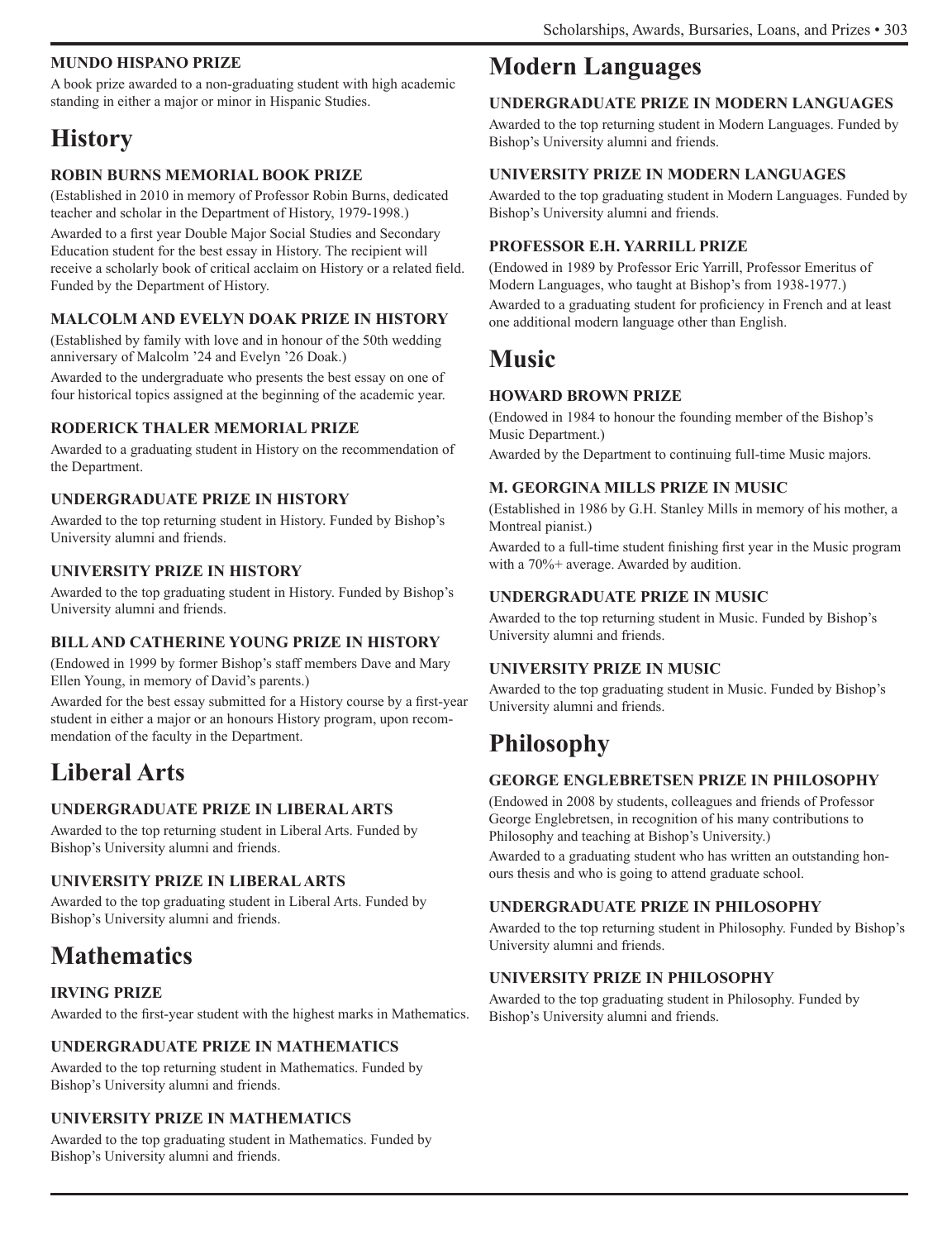# **Physics and Astronomy**

### **HUGH HAUGLAND PRIZE IN ASTRONOMY**

(Endowed in 2010 by friends and family of Hugh Haugland, an avid amateur astronomer.)

Awarded to an undergraduate or graduate student who has shown high academic standing in his/her astronomy courses or has made a significant contribution to the operation of the Observatory. Selected by the Physics Department.

### **T.S. NAGPAL PRIZE**

Awarded for outstanding academic performance by a U0 student, preferably an international student. Selected by the members of the Department.

### **DAVID SAVAGE PRIZE IN PHYSICS AND MATHEMATICS**

(Endowed by family and friends in memory of David Savage '42 who had a distinguished career in Quebec teaching and school administration.)

Awarded to graduating students with high academic standing who are completing a double major or a major and minor in Physics and Mathematics.

### **UNDERGRADUATE PRIZE IN PHYSICS AND ASTRONOMY**

Awarded to the top returning student in Physics and Astronomy. Funded by Bishop's University alumni and friends.

### **UNIVERSITY PRIZE IN PHYSICS AND ASTRONOMY**

Awarded to the top graduating student in Physics and Astronomy. Funded by Bishop's University alumni and friends.

# **Politics and International Studies**

### **ANDREW F. JOHNSON PRIZE IN INTERNATIONAL POLITICAL ECONOMY**

(Endowed by colleagues of Dr. Andrew F. Johnson in recognition of his contributions to the development of the program/the University.)

Awarded to the graduating student attaining the highest academic standing in the International Political Economy honours program. Selection by the Department.

### **PROFESSOR T.W.L. MACDERMOT MEMORIAL PRIZE**

(Endowed by former students and colleagues of Professor MacDermot, diplomat, scholar, and founding head of the Department.)

Awarded to a graduating student(s) majoring in Political Studies of high academic standing, who, in the opinion of the Department, has made a significant contribution to the life of the University.

### **PROFESSOR E.A. PRINCE MEMORIAL PRIZE FOR HONOURS THESIS**

(Endowed by a bequest in the Will of Professor E.A. Prince.)

Awarded to a graduating honours student, who in the opinion of the Politics and International Studies Department, has written an outstanding honours thesis.

### **GERALD THEODORE RAYNER PRIZE**

(Endowed by the late Gerald Rayner '51.)

Awarded to a student graduating in honours Political Studies, who is a Canadian citizen, who has taken courses in comparative public policy, who is planning to pursue post-graduate work in political studies, public administration or related fields, and who has shown a strong commitment to Canada.

### **UNDERGRADUATE PRIZE IN POLITICS AND INTERNATIONAL STUDIES**

Awarded to the top returning student in Politics and International Studies. Funded by Bishop's University alumni and friends.

### **UNIVERSITY PRIZE IN POLITICS AND INTERNATIONAL STUDIES**

Awarded to the top graduating student in Politics and International Studies. Funded by Bishop's University alumni and friends.

# **Psychology**

### **DR. SHANNON GADBOIS PRIZE FOR EXCELLENCE IN PSYCHOLOGICAL RESEARCH**

(Endowed in 2002 by Dr. Shannon Gadbois, BA (Hons) '88, M.A., M.Ed., Ph.D. Queen's in honour of her parents Dalton and Shirley.)

Awarded to two graduating students in Psychology who have written the best honours dissertations. Preference given to students applying to graduate school. Selected by members of the Department.

### **UNDERGRADUATE PRIZE IN PSYCHOLOGY**

Awarded to the top returning student in Psychology. Funded by Bishop's University alumni and friends.

### **UNIVERSITY PRIZE IN PSYCHOLOGY**

Awarded to the top graduating student in Psychology. Funded by Bishop's University alumni and friends.

# **Religion, Society and Culture**

### **HARRISON PRIZE**

Awarded to an outstanding first-year student having completed a minimum of 18 credits in Religion, Society and Culture in that year.

### **LONG PRIZE**

Awarded to an outstanding second-year student having completed a minimum of 18 credits in Religion, Society and Culture in that year.

### **UNDERGRADUATE PRIZE IN RELIGION**

Awarded to the top returning student in Religion, Society and Culture. Funded by Bishop's University alumni and friends.

### **UNIVERSITY PRIZE IN RELIGION**

Awarded to the top graduating student in Religion, Society and Culture. Funded by Bishop's University alumni and friends.

# **Sociology**

### **UNDERGRADUATE PRIZE IN SOCIOLOGY**

Awarded to the top returning student in Sociology. Funded by Bishop's University alumni and friends.

### **UNIVERSITY PRIZE IN SOCIOLOGY**

Awarded to the top graduating student in Sociology. Funded by Bishop's University alumni and friends.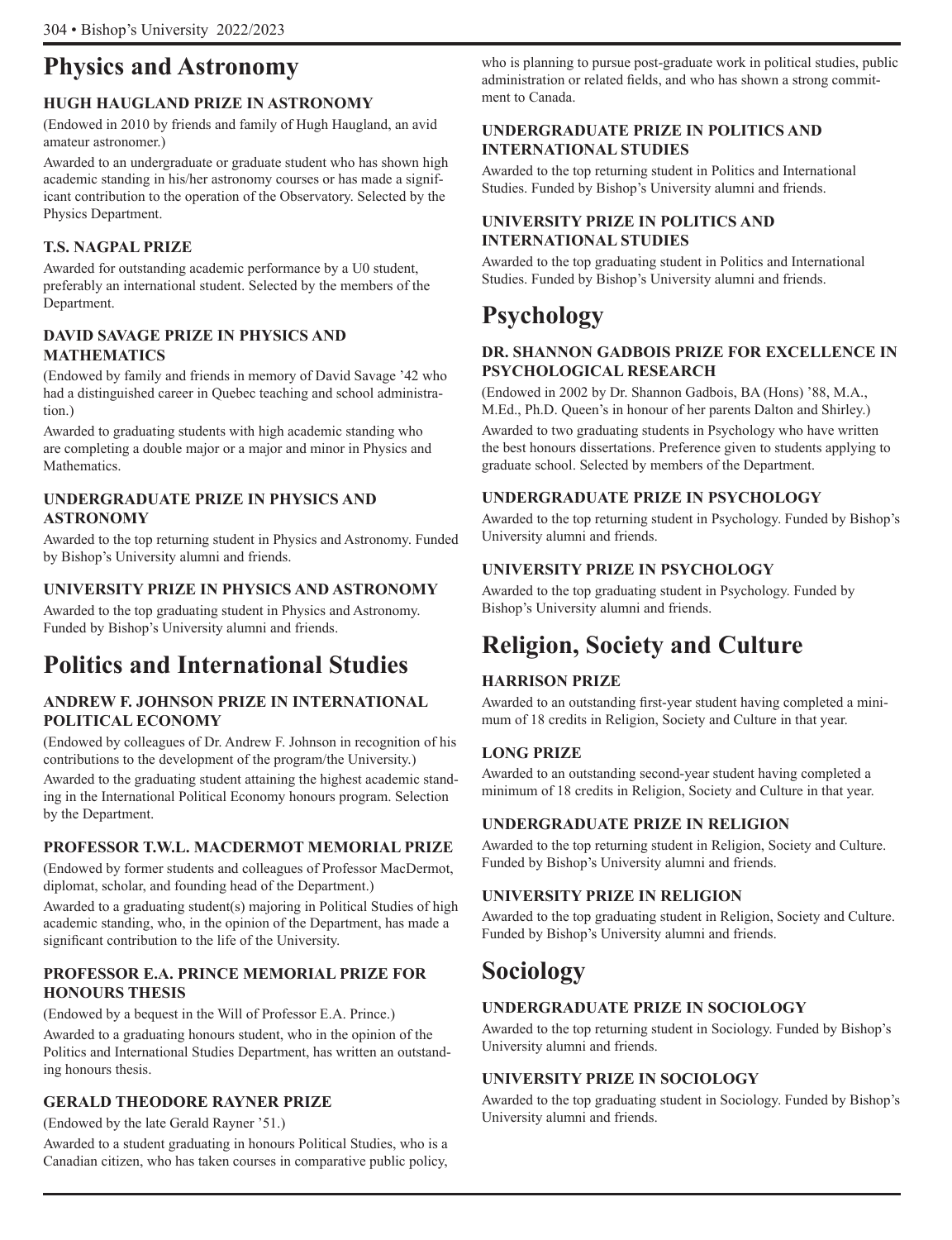# **Sports Studies**

### **UNDERGRADUATE PRIZE IN SPORTS STUDIES**

Awarded to the top returning student in Sports Studies. Funded by Bishop's University alumni and friends.

### **UNIVERSITY PRIZE IN SPORTS STUDIES**

Awarded to the top graduating student in Sports Studies. Funded by Bishop's University alumni and friends.

# **Internships**

Bishop's offers several internships that have been established over time by generous alumni and friends of the University. Additional internships funded on a sporadic basis may also be available for the current year. To find out more about them, please visit:

*http://www.ubishops.ca/future-current-students/money-matters/ scholarships-awards-bursaries/.*

### **ELIZABETH HARVEY MEMORIAL SUSTAINABLE DEVELOPMENT INTERNSHIP**

(Endowed in 2007 by family and friends of the late Elizabeth Harvey '96, a loving daughter, mother, partner, dedicated friend, courageous student leader, environmentalist, and global citizen who was taken too early from the earth she cared for so deeply.)

Awarded to a returning student leader who will develop, direct, and maintain student programs on campus which support the efforts of the University to achieve its strategic goal to "operate in an environmentally responsible manner as to promote the wellness of individuals, the community, and the natural world". Possibility of renewal.

### **KRUGER INC. SUMMER SUSTAINABLE DEVELOPMENT INTERNSHIP**

(Endowed in 2011 by Kruger Inc.)

An annual summer internship, mandated by the Sustainable Development and Land Use Committee, to offer a full-time student a hands-on, practical experience working on real-time sustainable development initiatives on the Bishop's University campus.

### **MCCAIG INTERNSHIP FUND**

(Endowed in 2008 through an anonymous bequest in memory of Leslie McCaig '35.)

This Internship Fund is used for projects that foster student innovation, initiative and self-reliance, by providing students with financial support to pursue for-credit internships in practical research and job-related experiences. Of educational value to the students, these projects must also involve tangible benefits to the social, cultural, environmental, and/ or economic health of the Eastern Townships community. Selection by the Experiential Learning Committee.

### **NICHOLAS BACHAND CANADIAN CIVIL SOCIETY INTERNSHIP**

(Endowed in 2007 by the family of the late Nicholas Bachand '93. Nicholas was a socially and politically engaged individual who enjoyed professional success in politics and communications. A great Canadian citizen, Nicholas had a positive impact on all those who knew him.)

Awarded to a final year student in Political Studies (associated with the course POL 353) to provide a practical work-experience related to the Political Studies programs. The internship aims to enable students to contribute to the well-being of Canadian society by participating in voluntary and non-profit NGOs. Selected by the Department Chair.

### **OLNEY FAMILY INTERNSHIP AT ROCKY MOUNTAIN ADAPTIVE (RMA)**

(Established in 2021 by the Olney Family, proud Bishop's alumni.) This internship provides a unique opportunity to work at RMA in Canmore, AB for 3 months (280 hours) during the summer, followed by six credits of Experiential Learning courses at Bishop's over the Fall and Winter semesters. RMA is a non-profit, adaptive sport organization which allows individuals with physical or neurodivergent disABILI-TIES to participate in sporting and adventure activities the Bow Valley/ Canadian Rockies. Funding can be applied against tuition, fees, books and a stipend for the internship/ independent study project, as well as the summer work experience. Selection by application and interview. Possibility of renewal. Check ubishops.ca for details.

### **TOMLINSON INTERNSHIP PROGRAM**

(Endowed in 1999 by the late Richard Tomlinson '43, DCL '89.) The Tomlinson Internship program provides students with experiential learning opportunities related to their academic program, while earning money to offset their educational costs through various internship positions on campus. Directors, Managers, Coordinators and Department Chairpersons can apply. The call for applications is sent each spring from the Student Affairs Office. Students can then apply to the internship positions.

# **Student Relief Funds**

Funds are available to full-time students of Bishop's University who demonstrate urgent financial need due to exceptional circumstances. The amount to be distributed will be dependent on each circumstance. Applications/inquiries should be made to the University Bursrar (studentaccounts@ubishops.ca).

### **HARDY FAMILY EMERGENCY BURSARY**

(Endowed in 2007 by Roger V. Hardy '93.)

# **Student Enrichment Funds**

Additional Student Enrichment Funds may also be available on a sporadic basis for the current year. To find out more about them, please visit:

*http://www.ubishops.ca/future-current-students/money-matters/ scholarships-awards-bursaries/.*

### **ACADEMIC ENRICHMENT FUND**

(Endowed through the Learning for Life campaign, 1987-1992.) The purpose of the fund is to provide funding for various academic projects and research proposed by faculty and students and to enable students in the Fine Arts, Music, Drama and English Departments to receive inspiration and guidance in their creative efforts from some of Canada's finest artists through the Artist-in-Residence program.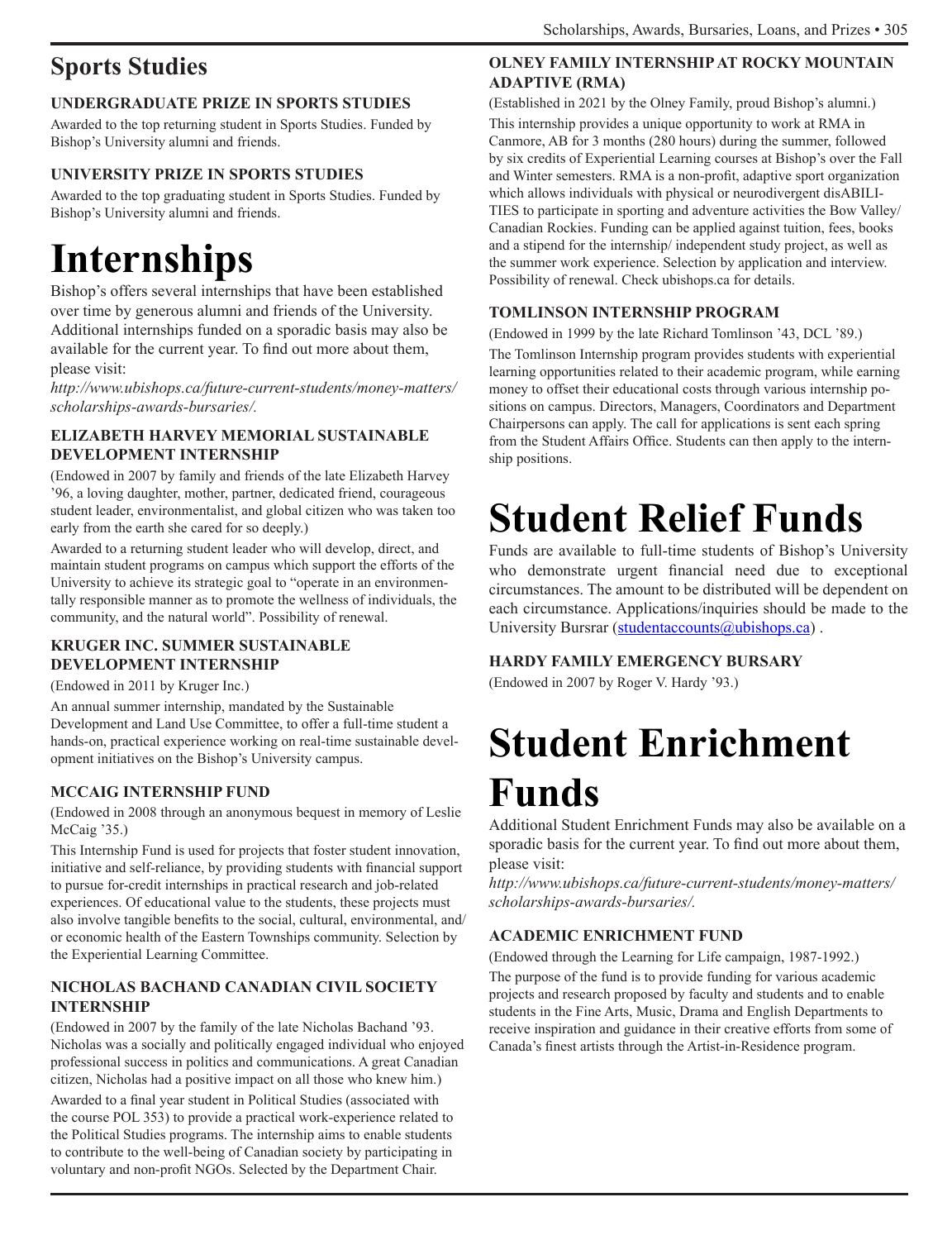### **B.E.S.T. (Bishop's Exceptional Student Talent) PROJECTS FUND**

(Endowed in 2009 by an anonymous donor with a strong belief in Bishop's and a desire to help the most promising students achieve their full potential.)

The fund will provide valuable assistance to students, while also providing important support to University-wide objectives and will be the premiere experiential learning support at Bishop's.

### **DOUGLAS F. BROWN OPPORTUNITY FUND FOR STUDENT PROJECTS (EXPERIENTIAL LEARNING)**

(Endowed in 2019 by Dr. Douglas F. Brown, Bishop's Biology Professor Emeritus.)

This fund will encourage and enhance the scholarly and professional development of Arts & Science students by supporting study and supervised research at the undergraduate and graduate levels. Funds may be used to purchase or rent materials, equipment, or services not available at Bishop's, and to finance travel for purposes of study or investigation, or to meetings or conferences for the purpose of presenting research results. Administered by the AVP Academic.

### **JOAN E. STADELMAN SUCCESS FUND**

(Endowed in 2019 by Joan E. Stadelman '66.)

This fund supports mentorship programs related to student success, such as internships at the Student Success Centre organized by the Students' Representative Council and the Teaching and Learning Centre at Bishop's.

### **LUXTON FAMILY OPPORTUNITY FUND**

(Endowed in 2018 by John '67 and Sylvia Luxton in memory of their son, Simon E. Luxton; their daughter, Amy Luxton; and Sylvia's late brother, Deryck J. Scarrott who died in WW2.)

This fund will enhance the educational experience for students of English, Biology and the Sciences – making possible opportunities that might not otherwise occur or would be unlikely because of lack of funding. The aim is to challenge, excite and motivate students to pursue their studies with enthusiasm and build devotion to their subjects, or alternately take a course outside their major field of study. Funds are awarded on the recommendation of Faculty and at the discretion of the Deans of Arts & Science. Students should consult their Faculty in these disciplines about the criteria for receiving funding. Preference will be given to those who enrol in ENG 225-Shakesperience, and to Science students who enrol in CLA 309 - Archeological Fieldschool in Greece.

### **MCCONNELL STUDENT OPPORTUNITY FUND**

(Endowed by the McConnell Foundation through the Partners in Learning campaign, 1998-2003.)

The purpose of the fund is to encourage projects that foster student innovation, initiative, and self-reliance, by providing students with financial support to pursue practical research and most particularly, job-related skills complementary to those taught in the academic programs.

### **MCPHAIL OPPORTUNITY FUND**

(Endowed in 2007 in recognition of Pam McPhail's lasting impact over a 20-year career at Bishop's, 1987-2007.)

The fund will provide funding for special projects of educational benefit to students and/or faculty. Candidates should submit a brief description of their project and its expected outcomes to the University Advancement Office.

### **RIESE EXPERIENTIAL LEARNING FUND**

(Endowed in 2009 through a bequest in the Will of Monique Riese '47.) The fund will provide support to experiential learning projects within academic programs.

### **ROBERTA AND ALEX CAMERON FUND**

(Endowed in 2017 through the generous legacy of the late Dr. Roberta Cameron, BA '78, MA '88.)

This fund will be used, at the discretion of the Dean of Arts, to enrich the education of students in Humanities (preferably Religious Studies, Philosophy, Liberal Arts or Classics), through field trips, participation in academic conferences and competitions, invitations to guest speakers and artists, and other opportunities that will enhance classroom education.

### **THE GUILD OF THE VENERABLE BEDE FUND**

(Endowed in 2011 by The Rev. Dr. Ronald '62 and Andrea Hunt to establish a fund in thanksgiving for Faculty of Divinity staff, students, professors and graduate members of The Guild of the Venerable Bede serving the church.)

The fund recognizes former Chaplain Rev. Bradley Hicks. It celebrates the 20 years of ministry of The Ven. Heather Thomson, and exists to provide support for Campus Ministry activities.

# **Travel Funds**

Additional Travel Funds may also be available on a sporadic basis for the current year. To find out more about them, please visit:

*http://www.ubishops.ca/future-current-students/money-matters/ scholarships-awards-bursaries/.*

### **CAHILL STUDY ABROAD AWARD**

(Endowed in 2017 by Michael '72 and Tania Cahill in memory of Mr. Cahill's mother, Laurice Mallouk Salhany, who inspired him to attend Bishop's University, for which he is forever grateful.)

Awarded to students who seek to broaden their horizons by studying abroad for one or two semesters. Recipients must fulfill the requirements of the program, maintain full-time status and keep a minimum average of 80% throughout the course of their exchange. Preference to those with demonstrated financial need. Information available through the Manager of Bishop's International.

### **CAMSO BURSARY**

(Endowed in 1994 by Camoplast Inc. of Sherbrooke, QC.)

Awarded to a Canadian student in the Williams School of Business participating in the International Exchange Program who demonstrates high academic standing and financial need. Recipient selected by the Manager of Bishop's International in consultation with the Williams School of Business.

### **DAPHNE ATCHISON MCMULLAN INTERNATIONAL STUDY FUND**

(Endowed in 2017 by Daphne Atchison McMullan '53 to support students participating in the University's international study program.) Awarded to encourage more students to broaden their horizons by studying abroad and enhance the value of their Bishop's degree and subsequent career path. Information is available through the Manager of Bishop's International.